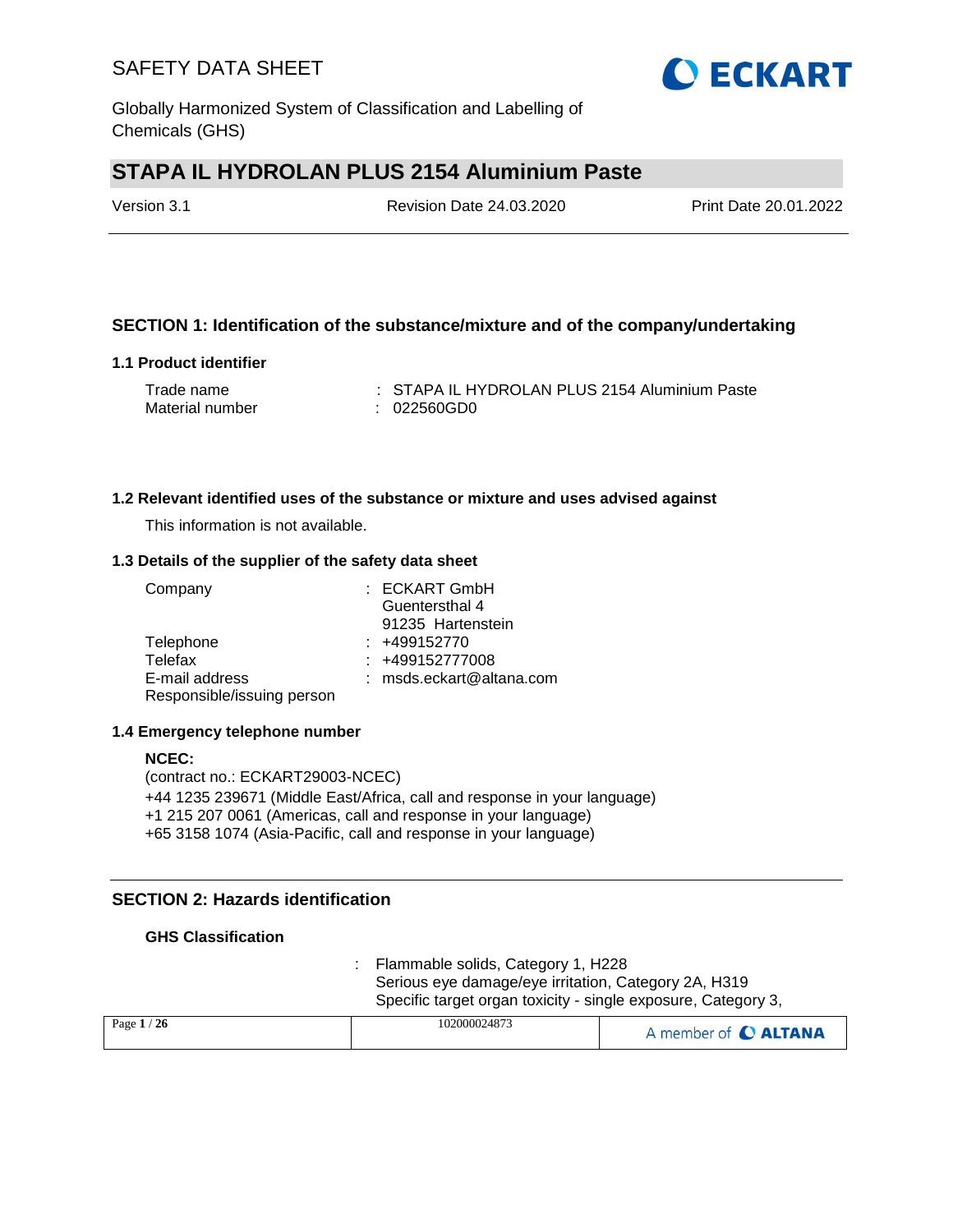Globally Harmonized System of Classification and Labelling of Chemicals (GHS)

# **STAPA IL HYDROLAN PLUS 2154 Aluminium Paste**

| Version 3.1              | <b>Revision Date 24.03.2020</b>                                                                                                                                                                                                                                                                                                                                                                                                                                                                                                                                                                                                                      | Print Date 20.01.2022 |
|--------------------------|------------------------------------------------------------------------------------------------------------------------------------------------------------------------------------------------------------------------------------------------------------------------------------------------------------------------------------------------------------------------------------------------------------------------------------------------------------------------------------------------------------------------------------------------------------------------------------------------------------------------------------------------------|-----------------------|
|                          | Central nervous system, H336                                                                                                                                                                                                                                                                                                                                                                                                                                                                                                                                                                                                                         |                       |
| <b>GHS-Labelling</b>     |                                                                                                                                                                                                                                                                                                                                                                                                                                                                                                                                                                                                                                                      |                       |
| Symbol(s)                |                                                                                                                                                                                                                                                                                                                                                                                                                                                                                                                                                                                                                                                      |                       |
| Signal word              | Danger                                                                                                                                                                                                                                                                                                                                                                                                                                                                                                                                                                                                                                               |                       |
| <b>Hazard statements</b> | H228: Flammable solid.<br>H319: Causes serious eye irritation.<br>H336: May cause drowsiness or dizziness.                                                                                                                                                                                                                                                                                                                                                                                                                                                                                                                                           |                       |
| Precautionary statements | <b>Prevention:</b><br>P210<br>Keep away from heat, hot surfaces, sparks, open<br>flames and other ignition sources. No smoking.<br>Avoid breathing dust/ fume/ gas/ mist/ vapours/ spray.<br>P261<br>Wear protective gloves/ protective clothing/ eye<br>P280<br>protection/ face protection/ hearing protection.<br><b>Response:</b><br>P304 + P340 + P312 IF INHALED: Remove person to fresh<br>air and keep comfortable for breathing. Call a POISON<br>CENTER/doctor if you feel unwell.<br>P370 + P378    In case of fire: Use for extinction: Special<br>powder for metal fires.<br>P370 + P378 In case of fire: Use for extinction: Dry sand. |                       |

**O ECKART** 

#### **Hazardous components which must be listed on the label**

| <b>Identification</b>                    | CAS-No.    |
|------------------------------------------|------------|
| propan-2-ol                              | 67-63-0    |
| Solvent naphtha (petroleum), light arom. | 64742-95-6 |

## **SECTION 3: Composition/information on ingredients**

| Page $2/26$ | 102000024873 | A member of C ALTANA |
|-------------|--------------|----------------------|
|-------------|--------------|----------------------|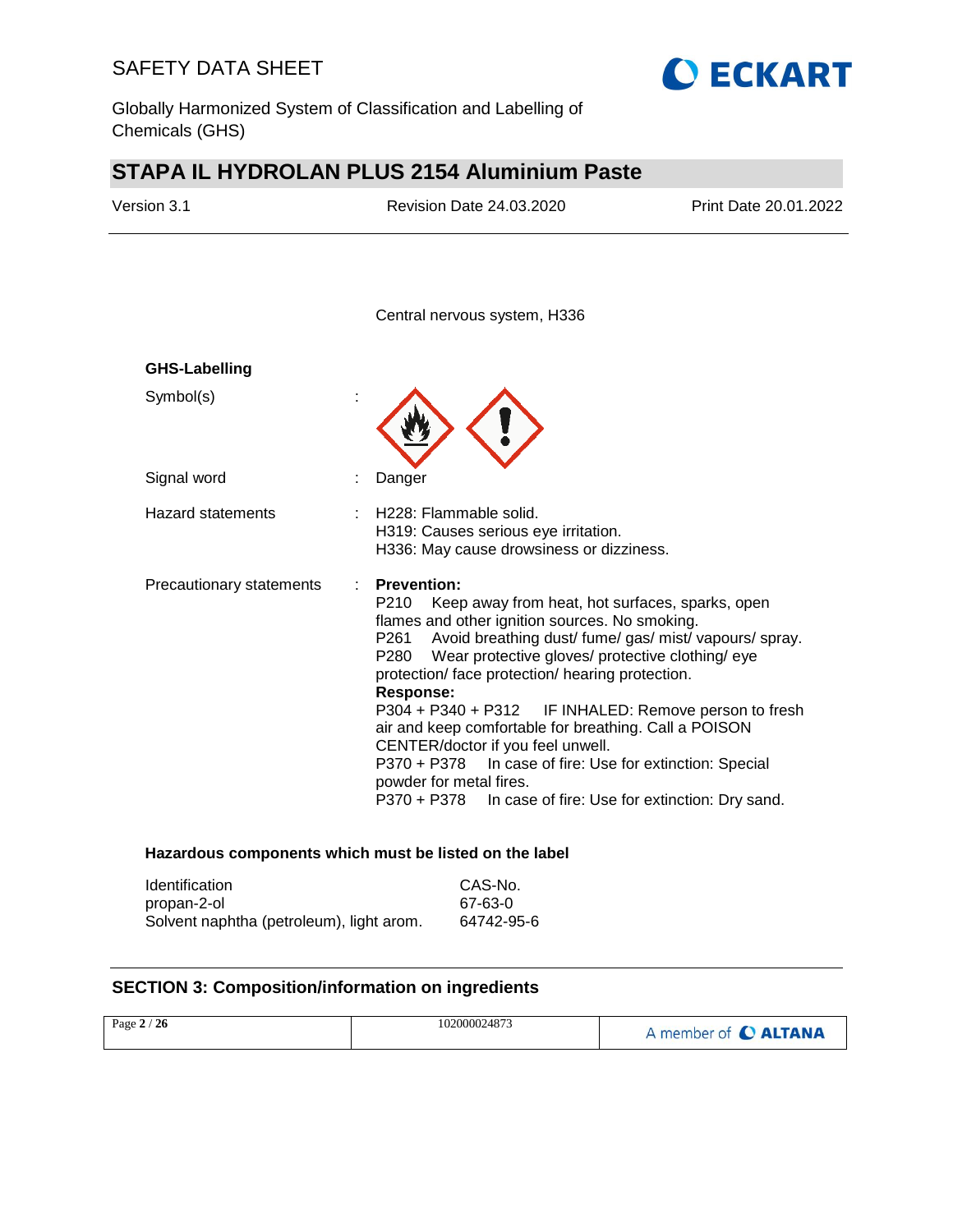

Globally Harmonized System of Classification and Labelling of Chemicals (GHS)

# **STAPA IL HYDROLAN PLUS 2154 Aluminium Paste**

Version 3.1 Revision Date 24.03.2020 Print Date 20.01.2022

Substance No. **:**  $\qquad \qquad$  :

## **Hazardous components**

| Chemical name                                                                            | CAS-No.<br>EINECS-No.  | Classification and<br>labelling                                                                                                           | Concentration[%]     |
|------------------------------------------------------------------------------------------|------------------------|-------------------------------------------------------------------------------------------------------------------------------------------|----------------------|
| aluminium powder (stabilised)                                                            | 7429-90-5<br>231-072-3 | Flam. Sol.;1;H228                                                                                                                         | $50 - 100$           |
| propan-2-ol                                                                              | 67-63-0<br>200-661-7   | Flam. Liq.;2;H225<br>Acute Tox.;5;H303<br>Acute Tox.;5;H313<br>Eye Irrit.; 2A; H319<br>STOT SE;3;H336                                     | $25 - 50$            |
| ethanol                                                                                  | 64-17-5<br>200-578-6   | Flam. Liq.;2;H225<br>Eye Irrit.; 2A; H319                                                                                                 | $1 - 10$             |
| silicon dioxide                                                                          | 7631-86-9<br>231-545-4 | Acute Tox.;5;H303                                                                                                                         | $1 - 10$             |
| Naphtha (petroleum), hydrotreated<br>heavy; Low boiling point ydrogen<br>treated naphtha | 64742-48-9             | Flam. Liq.;4;H227<br>Asp. Tox.;1;H304                                                                                                     | $1 - 10$             |
| Solvent naphtha (petroleum), light<br>arom.                                              | 64742-95-6             | Flam. Liq.;3;H226<br>Acute Tox.;5;H303<br>Acute Tox.;5;H313<br>STOT SE;3;H335,<br>H336<br>Asp. Tox.; 1; H304<br>Aquatic<br>Chronic;2;H411 | $1 - 2,5$            |
| $N-(3-$                                                                                  | 1760-24-3              | Acute Tox.;5;H303                                                                                                                         | $0,1 - 1$            |
| Page 3 / 26                                                                              | 102000024873           |                                                                                                                                           | A member of C ALTANA |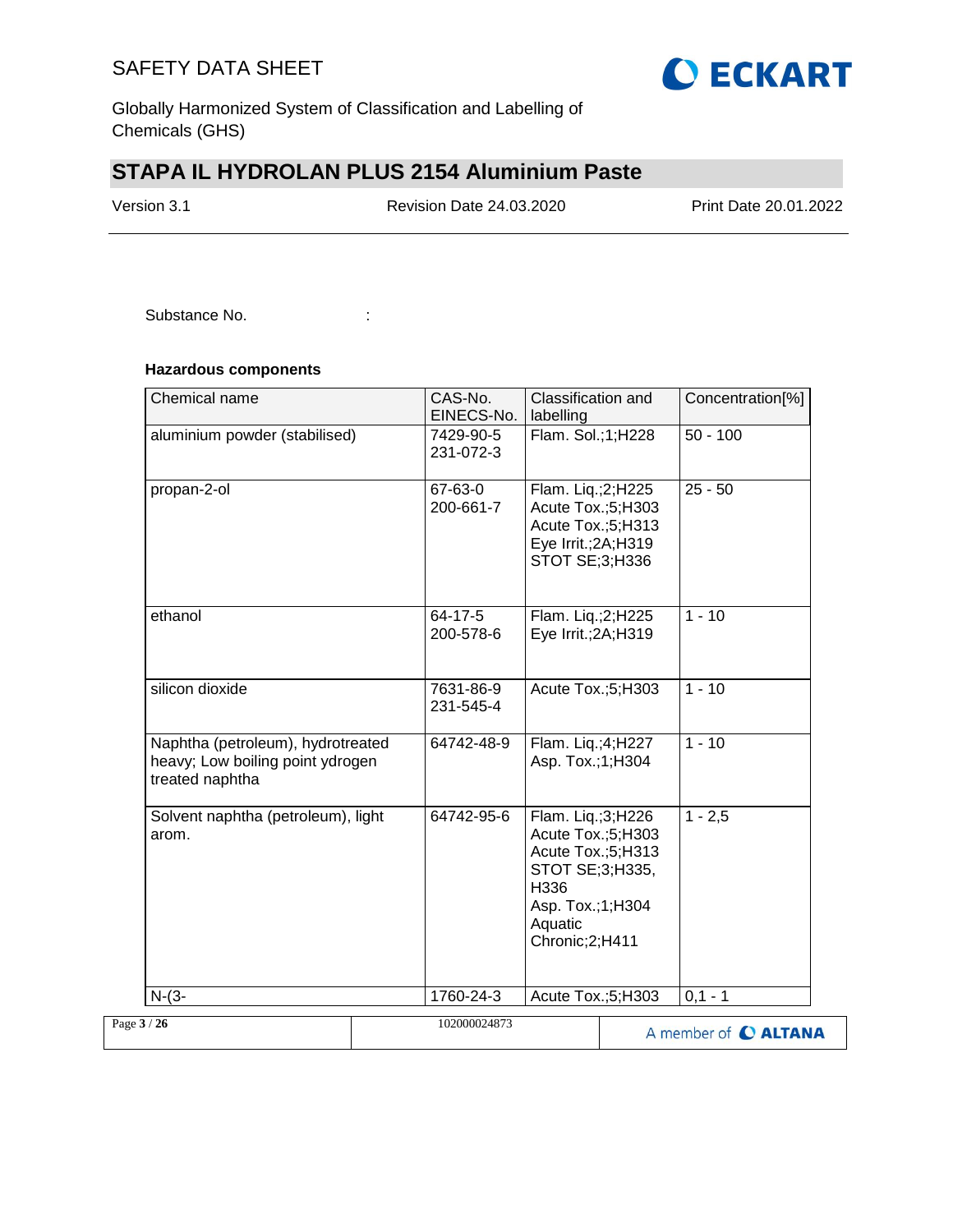

Globally Harmonized System of Classification and Labelling of Chemicals (GHS)

# **STAPA IL HYDROLAN PLUS 2154 Aluminium Paste**

| Version 3.1 | <b>Revision Date 24.03.2020</b> | Print Date 20.01.2022 |
|-------------|---------------------------------|-----------------------|
|             |                                 |                       |

| (trimethoxysilyl)propyl)ethylenediamine 217-164-6<br>Acute $Tox$ : 4; H332<br>:1:H318<br>Skin Sens.;1;H317 |  |  |  |  |
|------------------------------------------------------------------------------------------------------------|--|--|--|--|
|------------------------------------------------------------------------------------------------------------|--|--|--|--|

For the full text of the H-Statements mentioned in this Section, see Section 16.

## **SECTION 4: First aid measures**

### **4.1 Description of first aid measures**

| .1/26                   | 102000024873                                                                                                                                                                    |
|-------------------------|---------------------------------------------------------------------------------------------------------------------------------------------------------------------------------|
| If swallowed            | : Keep respiratory tract clear.<br>Do not give milk or alcoholic beverages.<br>Never give anything by mouth to an unconscious person.<br>If symptoms persist, call a physician. |
|                         | Immediately flush eye(s) with plenty of water.<br>Remove contact lenses.<br>Keep eye wide open while rinsing.<br>If eye irritation persists, consult a specialist.              |
| In case of eye contact  | : Immediately flush eye(s) with plenty of water.                                                                                                                                |
|                         | If on skin, rinse well with water.<br>If on clothes, remove clothes.                                                                                                            |
| In case of skin contact | : Wash off immediately with soap and plenty of water.                                                                                                                           |
| If inhaled              | : Consult a physician after significant exposure.<br>If unconscious, place in recovery position and seek medical<br>advice.                                                     |
|                         | Move out of dangerous area.<br>Show this safety data sheet to the doctor in attendance.                                                                                         |
| General advice          | : Move the victim to fresh air.<br>Do not leave the victim unattended.                                                                                                          |

| 102000024873<br>Page $4/26$ | A member of C ALTANA |
|-----------------------------|----------------------|
|-----------------------------|----------------------|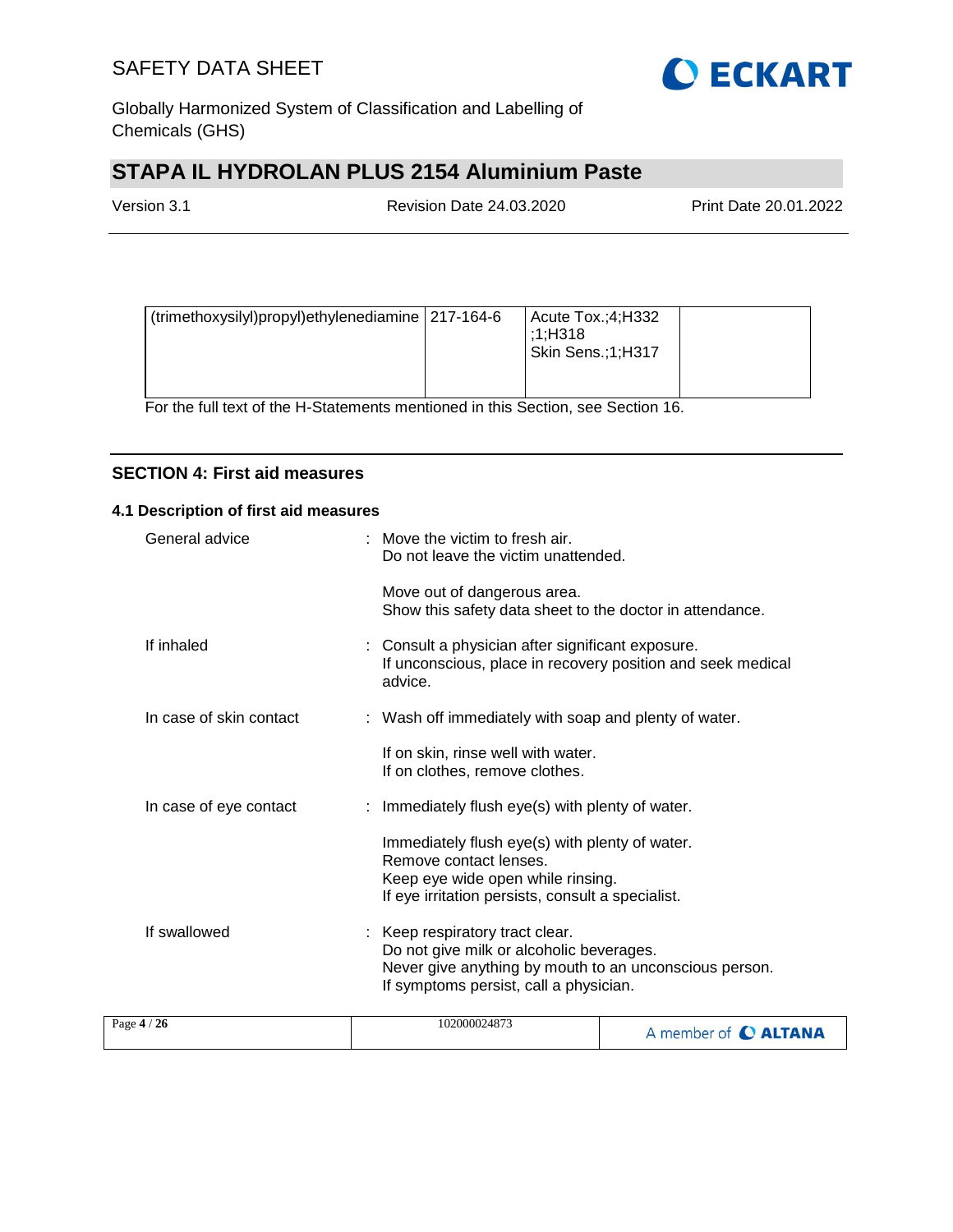

Globally Harmonized System of Classification and Labelling of Chemicals (GHS)

# **STAPA IL HYDROLAN PLUS 2154 Aluminium Paste**

Version 3.1 Revision Date 24.03.2020 Print Date 20.01.2022

## **4.2 Most important symptoms and effects, both acute and delayed**

This information is not available.

## **4.3 Indication of any immediate medical attention and special treatment needed**

This information is not available.

## **SECTION 5: Firefighting measures**

#### **5.1 Extinguishing media**

| Suitable extinguishing media | : Dry sand, Special powder against metal fire |  |
|------------------------------|-----------------------------------------------|--|
|                              |                                               |  |

| Unsuitable extinguishing | : Water, Foam, Carbon dioxide (CO2), ABC powder |
|--------------------------|-------------------------------------------------|
| media                    |                                                 |

#### **5.2 Special hazards arising from the substance or mixture**

This information is not available.

#### **5.3 Advice for firefighters**

| Special protective equipment<br>for firefighters |  | : Use personal protective equipment.                                                                                                                   |
|--------------------------------------------------|--|--------------------------------------------------------------------------------------------------------------------------------------------------------|
|                                                  |  | Wear self-contained breathing apparatus for firefighting if<br>necessary.                                                                              |
| Further information                              |  | : Standard procedure for chemical fires. Use extinguishing<br>measures that are appropriate to local circumstances and the<br>surrounding environment. |

## **SECTION 6: Accidental release measures**

#### **6.1 Personal precautions, protective equipment and emergency procedures**

| Personal precautions | Evacuate personnel to safe areas. |                      |  |
|----------------------|-----------------------------------|----------------------|--|
| Page $5/26$          | 102000024873                      | A member of C ALTANA |  |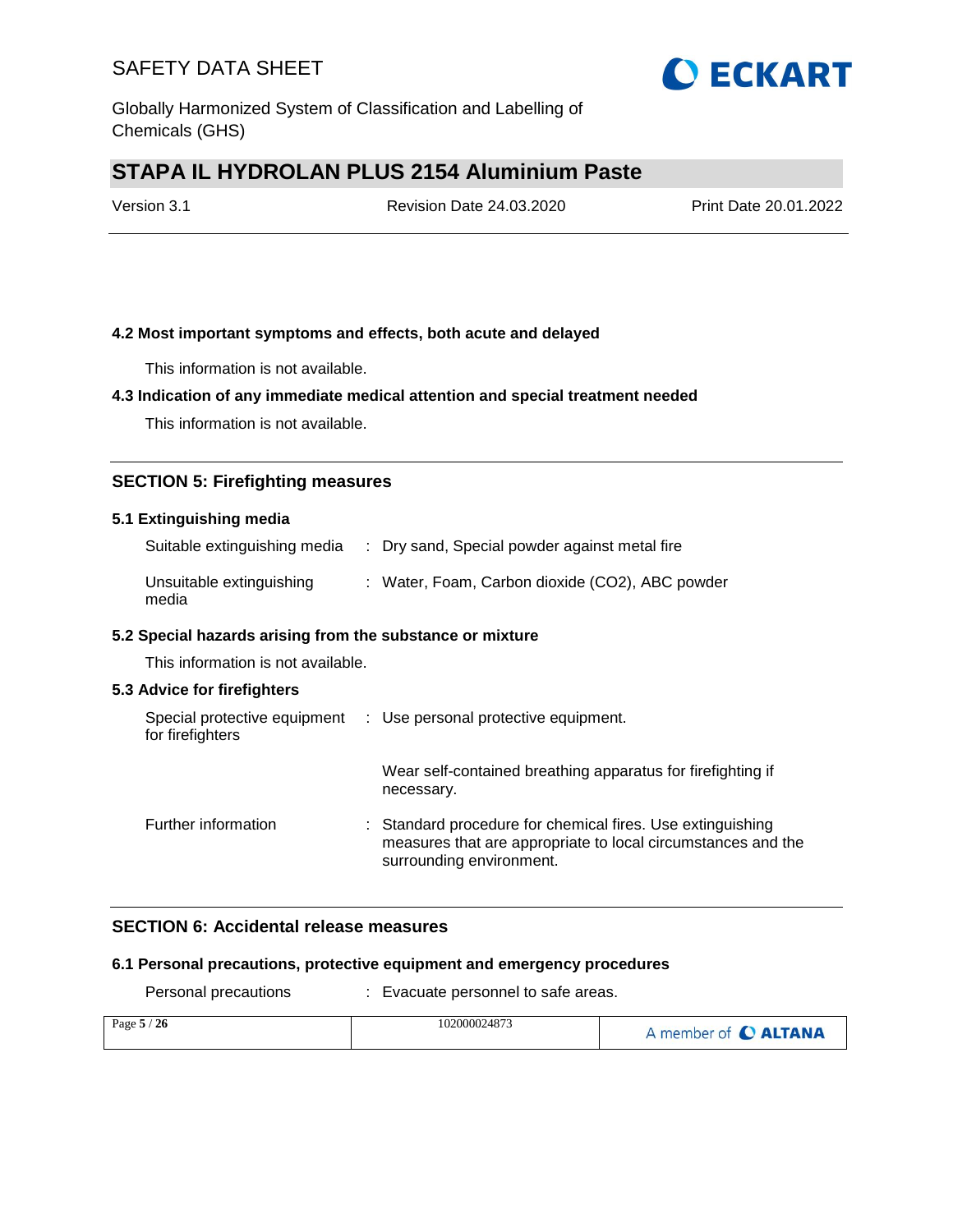

Globally Harmonized System of Classification and Labelling of Chemicals (GHS)

# **STAPA IL HYDROLAN PLUS 2154 Aluminium Paste**

| Version 3.1                                               | <b>Revision Date 24.03.2020</b>                                                                                                                                                                                                                                                                                                                                                  | Print Date 20.01.2022 |  |
|-----------------------------------------------------------|----------------------------------------------------------------------------------------------------------------------------------------------------------------------------------------------------------------------------------------------------------------------------------------------------------------------------------------------------------------------------------|-----------------------|--|
|                                                           |                                                                                                                                                                                                                                                                                                                                                                                  |                       |  |
|                                                           | Use personal protective equipment.<br>Use personal protective equipment.<br>Avoid dust formation.<br>Remove all sources of ignition.                                                                                                                                                                                                                                             |                       |  |
| <b>6.2 Environmental precautions</b>                      |                                                                                                                                                                                                                                                                                                                                                                                  |                       |  |
| Environmental precautions                                 | : Prevent product from entering drains.<br>Prevent further leakage or spillage if safe to do so.<br>If the product contaminates rivers and lakes or drains inform<br>respective authorities.                                                                                                                                                                                     |                       |  |
| 6.3 Methods and materials for containment and cleaning up |                                                                                                                                                                                                                                                                                                                                                                                  |                       |  |
| Methods for cleaning up                                   | : Use mechanical handling equipment.<br>Soak up with inert absorbent material (e.g. sand, silica gel,<br>acid binder, universal binder, sawdust).                                                                                                                                                                                                                                |                       |  |
|                                                           | Do not flush with water.<br>Keep in suitable, closed containers for disposal.                                                                                                                                                                                                                                                                                                    |                       |  |
| 6.4 Reference to other sections                           |                                                                                                                                                                                                                                                                                                                                                                                  |                       |  |
| For personal protection see section 8.                    |                                                                                                                                                                                                                                                                                                                                                                                  |                       |  |
| <b>SECTION 7: Handling and storage</b>                    |                                                                                                                                                                                                                                                                                                                                                                                  |                       |  |
| 7.1 Precautions for safe handling                         |                                                                                                                                                                                                                                                                                                                                                                                  |                       |  |
| Advice on safe handling                                   | Keep away from heat and sources of ignition. Avoid dust<br>formation. Ensure adequate ventilation.                                                                                                                                                                                                                                                                               |                       |  |
|                                                           | Avoid formation of respirable particles. Do not breathe<br>vapours/dust. Avoid exposure - obtain special instructions<br>before use. Avoid contact with skin and eyes. For personal<br>protection see section 8. Smoking, eating and drinking should<br>be prohibited in the application area. Provide sufficient air<br>exchange and/or exhaust in work rooms. Dispose of rinse |                       |  |
| Page 6 / 26                                               | 102000024873                                                                                                                                                                                                                                                                                                                                                                     | A member of C ALTANA  |  |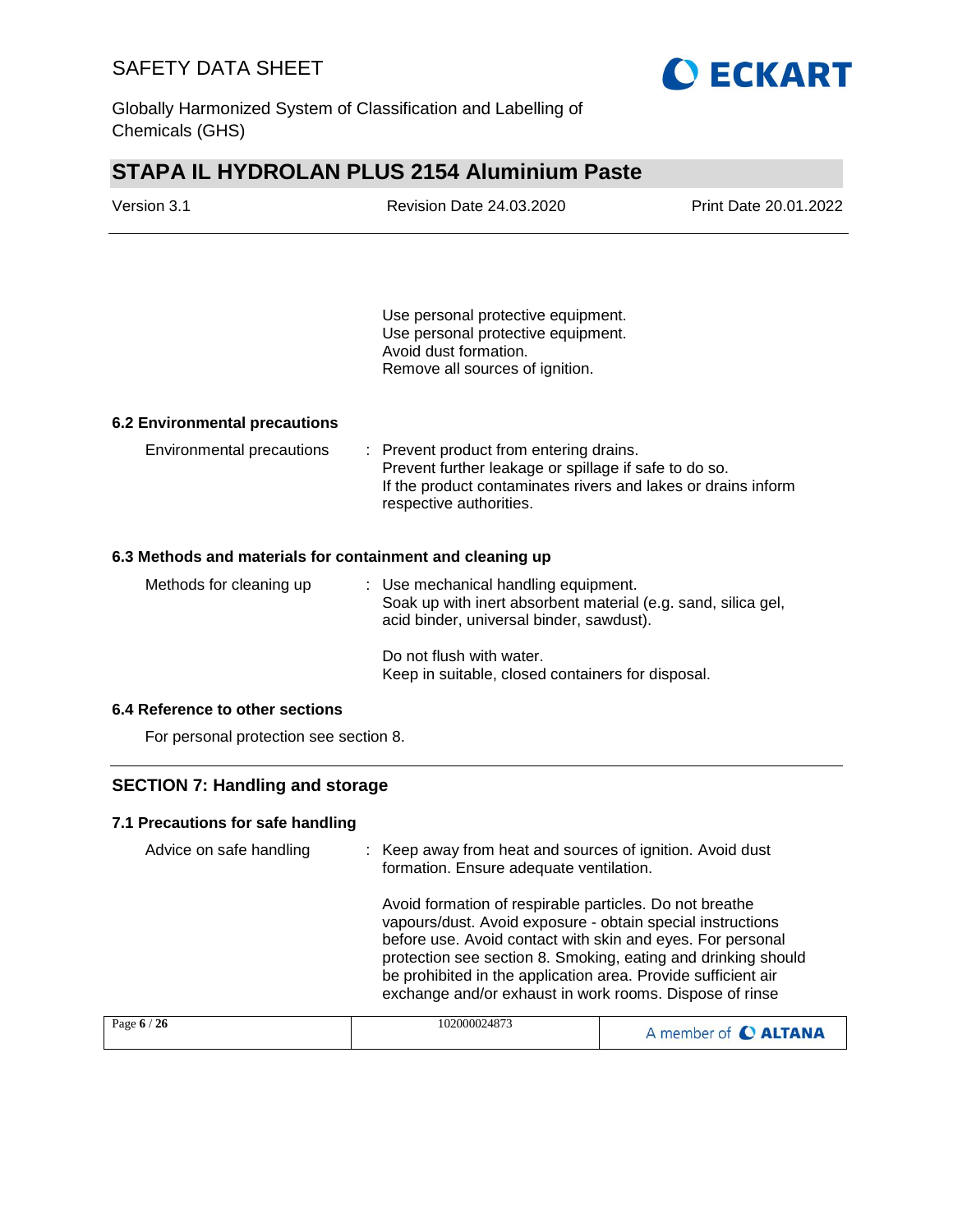

Globally Harmonized System of Classification and Labelling of Chemicals (GHS)

# **STAPA IL HYDROLAN PLUS 2154 Aluminium Paste**

| Version 3.1                                                      | Revision Date 24.03.2020                                                                                                                                                                                                                                               | Print Date 20.01.2022 |
|------------------------------------------------------------------|------------------------------------------------------------------------------------------------------------------------------------------------------------------------------------------------------------------------------------------------------------------------|-----------------------|
|                                                                  |                                                                                                                                                                                                                                                                        |                       |
|                                                                  | water in accordance with local and national regulations.                                                                                                                                                                                                               |                       |
| Advice on protection against<br>fire and explosion               | : Earthing of containers and apparatuses is essential. Take<br>measures to prevent the build up of electrostatic charge. Use<br>explosion-proof equipment.                                                                                                             |                       |
|                                                                  | Avoid dust formation. Keep away from open flames, hot<br>surfaces and sources of ignition.                                                                                                                                                                             |                       |
| Hygiene measures                                                 | : When using do not eat or drink. When using do not smoke.<br>Wash hands before breaks and at the end of workday.                                                                                                                                                      |                       |
| 7.2 Conditions for safe storage, including any incompatibilities |                                                                                                                                                                                                                                                                        |                       |
| Requirements for storage<br>areas and containers                 | : Store in original container. Keep containers tightly closed in a<br>cool, well-ventilated place. Keep container closed when not in<br>use. Keep away from sources of ignition - No smoking.                                                                          |                       |
|                                                                  | No smoking. Keep container tightly closed in a dry and well-<br>ventilated place. Electrical installations / working materials<br>must comply with the technological safety standards.                                                                                 |                       |
| Further information on<br>storage conditions                     | : Protect from humidity and water. Do not allow to dry.                                                                                                                                                                                                                |                       |
| Advice on common storage                                         | : Do not store together with oxidizing and self-igniting products.<br>Never allow product to get in contact with water during<br>storage. Keep away from oxidizing agents, strongly alkaline<br>and strongly acid materials in order to avoid exothermic<br>reactions. |                       |
| Other data                                                       | : No decomposition if stored and applied as directed.                                                                                                                                                                                                                  |                       |

## **7.3 Specific end use(s)**

This information is not available.

| Page 7 / 26 | 102000024873 | A member of C ALTANA |
|-------------|--------------|----------------------|
|             |              |                      |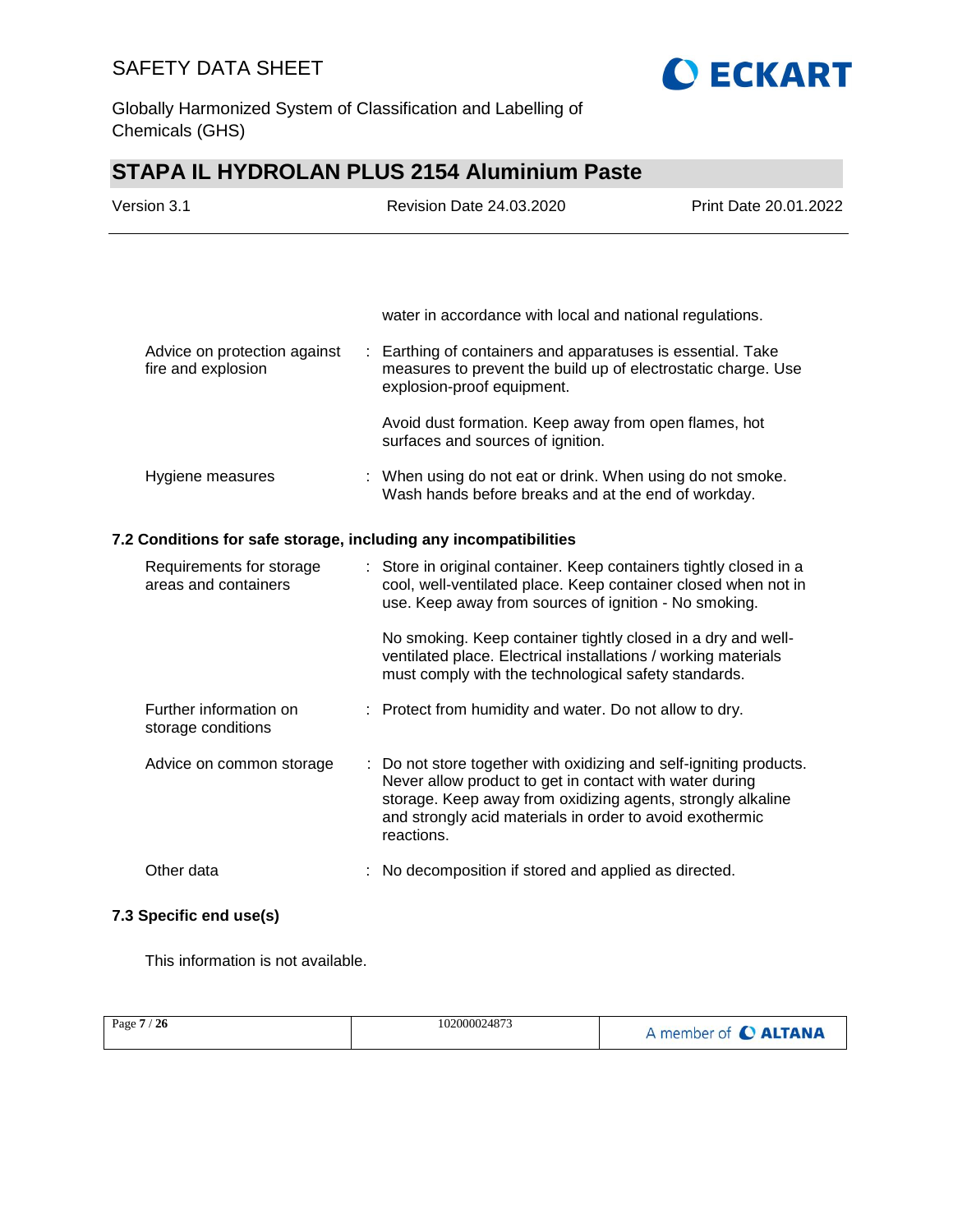

Globally Harmonized System of Classification and Labelling of Chemicals (GHS)

# **STAPA IL HYDROLAN PLUS 2154 Aluminium Paste**

Version 3.1 Revision Date 24.03.2020 Print Date 20.01.2022

## **SECTION 8: Exposure controls/personal protection**

### **8.1 Control parameters**

### **Germany:**

| Components                                 | CAS-No.   | Value type<br>(Form of<br>exposure)                                                                                                                  | Control<br>parameters                                                                                                                                                                                                                   | Update     | Basis                |  |
|--------------------------------------------|-----------|------------------------------------------------------------------------------------------------------------------------------------------------------|-----------------------------------------------------------------------------------------------------------------------------------------------------------------------------------------------------------------------------------------|------------|----------------------|--|
| aluminium<br>powder<br>(stabilised)        | 7429-90-5 | <b>AGW</b> (Inhalable<br>fraction)                                                                                                                   | $10$ mg/m $3$                                                                                                                                                                                                                           | 2014-04-02 | DE TRGS 900          |  |
| Peak-limit: excursion<br>factor (category) |           | 2; (II)                                                                                                                                              |                                                                                                                                                                                                                                         |            |                      |  |
| Further information                        |           | (MAK-commission).                                                                                                                                    | Commission for dangerous substancesSenate commission for the<br>review of compounds at the work place dangerous for the health                                                                                                          |            |                      |  |
| aluminium<br>powder<br>(stabilised)        | 7429-90-5 | <b>AGW</b> (Alveolate<br>fraction)                                                                                                                   | 1,25 mg/m3                                                                                                                                                                                                                              | 2014-04-02 | DE TRGS 900          |  |
| Peak-limit: excursion<br>factor (category) |           | 2; (II)                                                                                                                                              |                                                                                                                                                                                                                                         |            |                      |  |
| Further information                        |           | Commission for dangerous substances Senate commission for the<br>review of compounds at the work place dangerous for the health<br>(MAK-commission). |                                                                                                                                                                                                                                         |            |                      |  |
| propan-2-ol                                | 67-63-0   | <b>AGW</b>                                                                                                                                           | 200 ppm<br>500 mg/m3                                                                                                                                                                                                                    | 2006-01-01 | DE TRGS 900          |  |
| Peak-limit: excursion<br>factor (category) |           | 2; (II)                                                                                                                                              |                                                                                                                                                                                                                                         |            |                      |  |
| Further information                        |           |                                                                                                                                                      | Senate commission for the review of compounds at the work<br>place dangerous for the health (MAK-commission). When there is<br>compliance with the OEL and biological tolerance values, there is<br>no risk of harming the unborn child |            |                      |  |
| ethanol                                    | 64-17-5   | <b>AGW</b>                                                                                                                                           | 200 ppm<br>380 mg/m3                                                                                                                                                                                                                    | 2018-06-07 | DE TRGS 900          |  |
| Page 8 / 26                                |           |                                                                                                                                                      | 102000024873                                                                                                                                                                                                                            |            | A member of C ALTANA |  |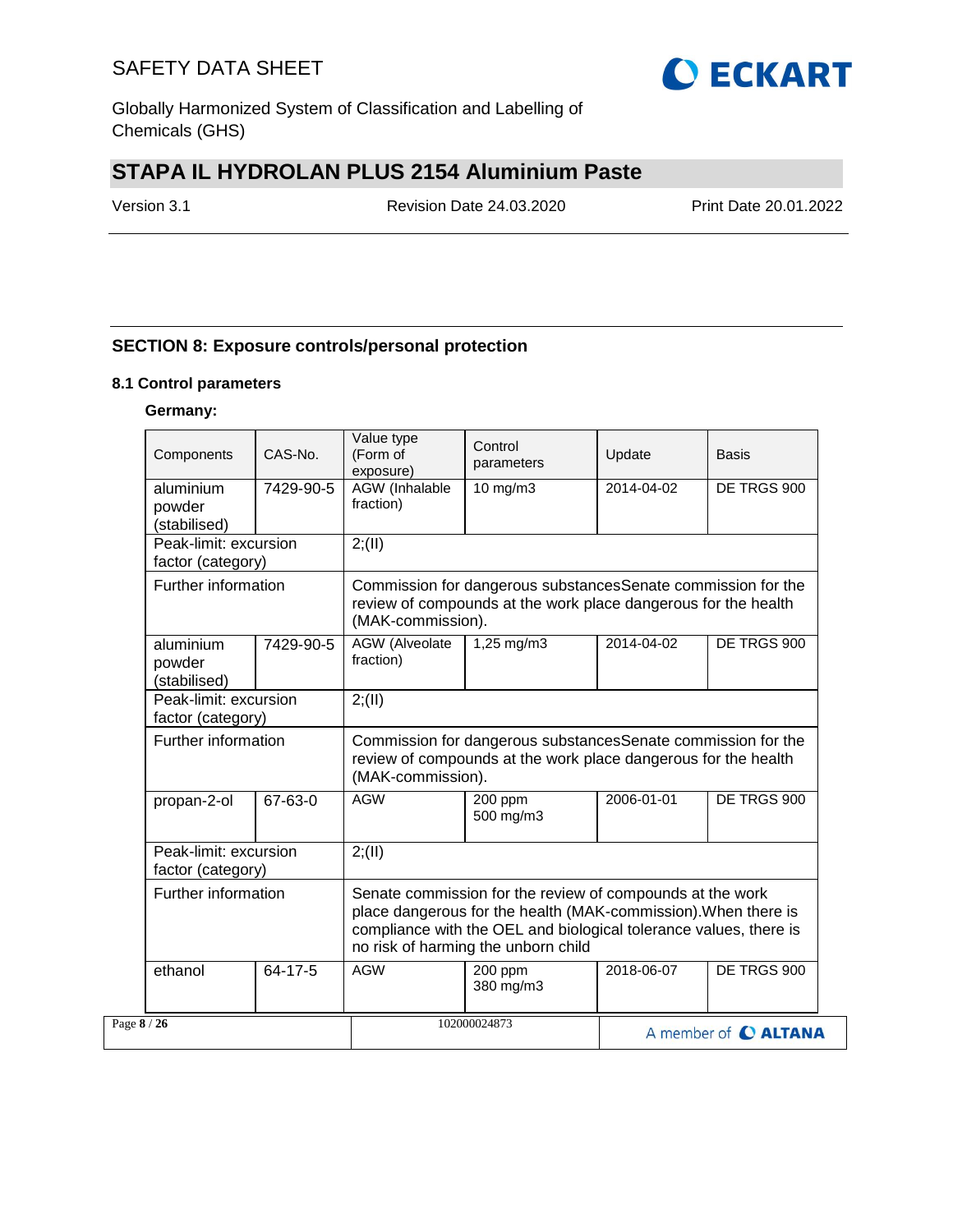

Globally Harmonized System of Classification and Labelling of Chemicals (GHS)

# **STAPA IL HYDROLAN PLUS 2154 Aluminium Paste**

Version 3.1 Revision Date 24.03.2020 Print Date 20.01.2022

| Peak-limit: excursion<br>factor (category)                                                              |                | 4; (II)                                                                                                                                                                                                                                                                                                                                                                        |              |            |             |  |
|---------------------------------------------------------------------------------------------------------|----------------|--------------------------------------------------------------------------------------------------------------------------------------------------------------------------------------------------------------------------------------------------------------------------------------------------------------------------------------------------------------------------------|--------------|------------|-------------|--|
| Further information                                                                                     |                | Senate commission for the review of compounds at the work<br>place dangerous for the health (MAK-commission). When there is<br>compliance with the OEL and biological tolerance values, there is<br>no risk of harming the unborn child                                                                                                                                        |              |            |             |  |
| silicon<br>dioxide                                                                                      | 7631-86-9      | AGW (Inhalable<br>fraction)                                                                                                                                                                                                                                                                                                                                                    | $4$ mg/m $3$ | 2013-09-19 | DE TRGS 900 |  |
| Further information                                                                                     |                | Senate commission for the review of compounds at the work<br>place dangerous for the health (MAK-commission).Colloidal<br>amorphous silica, including pyrogenic silica and in wet processes<br>manufactured silica (precipitated silica, silicagel). When there is<br>compliance with the OEL and biological tolerance values, there is<br>no risk of harming the unborn child |              |            |             |  |
| Naphtha<br>(petroleum),<br>hydrotreated<br>heavy; Low<br>boiling point<br>ydrogen<br>treated<br>naphtha | 64742-48-<br>9 | <b>AGW</b>                                                                                                                                                                                                                                                                                                                                                                     | 300 mg/m3    | 2017-11-30 | DE TRGS 900 |  |
| Peak-limit: excursion<br>factor (category)                                                              |                | 2; (II)                                                                                                                                                                                                                                                                                                                                                                        |              |            |             |  |
| Further information                                                                                     |                | Group exposure limit for hydrocarbon solvent<br>mixturesCommission for dangerous substancesSee also No. 2.9<br>of the TRGS 900                                                                                                                                                                                                                                                 |              |            |             |  |
| Solvent<br>naphtha<br>(petroleum),<br>light arom.                                                       | 64742-95-<br>6 | <b>AGW</b>                                                                                                                                                                                                                                                                                                                                                                     | 100 mg/m3    | 2009-02-16 | DE TRGS 900 |  |
| Peak-limit: excursion<br>factor (category)                                                              |                | 2; (II)                                                                                                                                                                                                                                                                                                                                                                        |              |            |             |  |
| Further information                                                                                     |                | Group exposure limit for hydrocarbon solvent<br>mixturesCommission for dangerous substancesSee also No. 2.9<br>of the TRGS 900                                                                                                                                                                                                                                                 |              |            |             |  |

| Page $9/$<br>/26 | 102000024873 | A member of C ALTANA |
|------------------|--------------|----------------------|
|------------------|--------------|----------------------|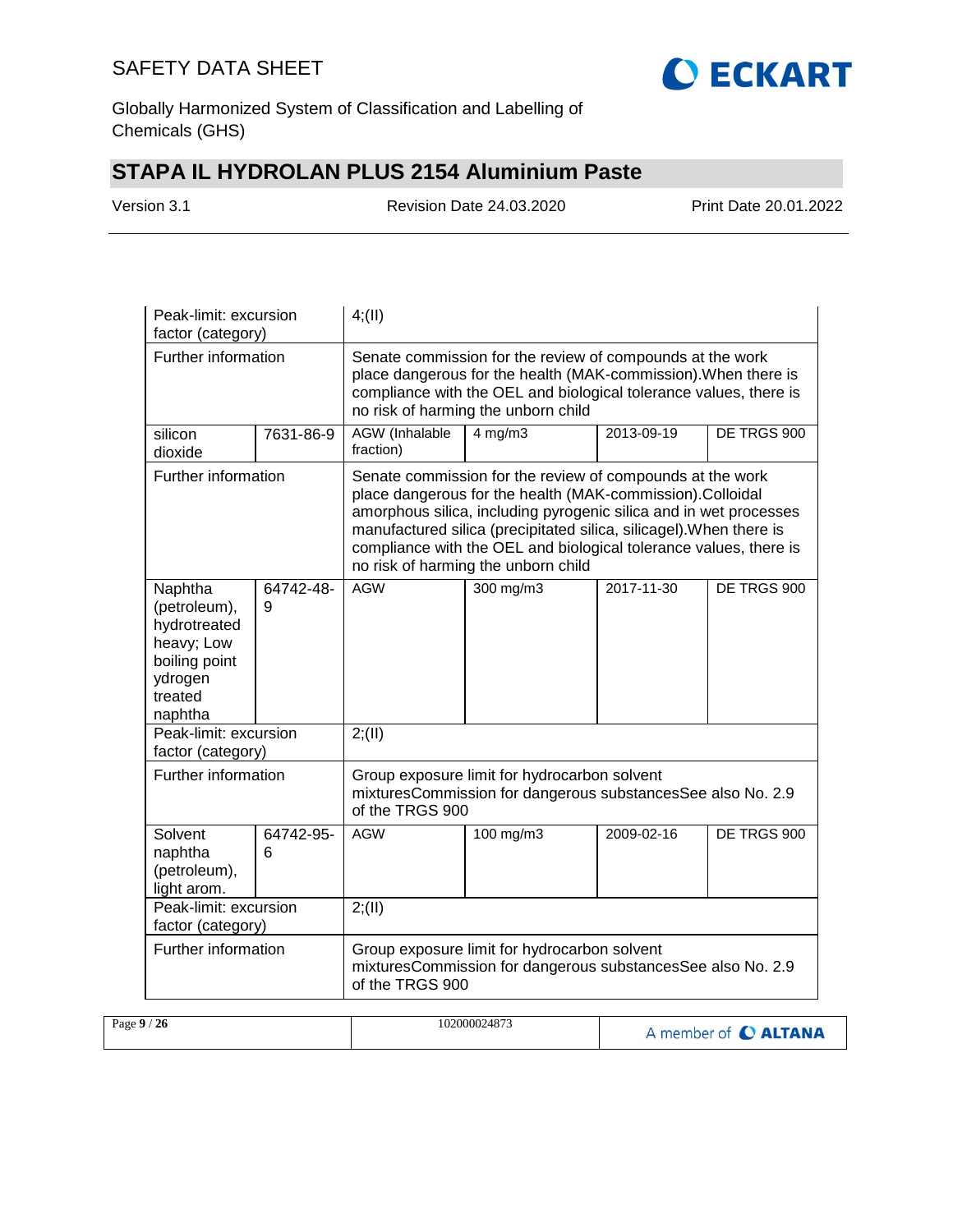

Globally Harmonized System of Classification and Labelling of Chemicals (GHS)

# **STAPA IL HYDROLAN PLUS 2154 Aluminium Paste**

Version 3.1 Revision Date 24.03.2020 Print Date 20.01.2022

## **United States of America (USA):**

|              | Components                          | CAS-No.   | Value type<br>(Form of<br>exposure)    | Control<br>parameters                   | Update     | Basis                |
|--------------|-------------------------------------|-----------|----------------------------------------|-----------------------------------------|------------|----------------------|
|              | aluminium<br>powder<br>(stabilised) | 7429-90-5 | TWA (total dust)                       | 50 Million particles<br>per cubic foot  | 2012-07-01 |                      |
|              | aluminium<br>powder<br>(stabilised) | 7429-90-5 | <b>TWA</b><br>(Respirable)             | $5$ mg/m $3$                            | 2013-10-08 |                      |
|              | aluminium<br>powder<br>(stabilised) | 7429-90-5 | TWA (total dust)                       | 15 mg/m3                                | 2012-07-01 |                      |
|              | aluminium<br>powder<br>(stabilised) | 7429-90-5 | TWA (total)                            | $10$ mg/m $3$                           | 2013-10-08 |                      |
|              | aluminium<br>powder<br>(stabilised) | 7429-90-5 | <b>TWA</b> (respirable<br>fraction)    | $5$ mg/m $3$                            | 2012-07-01 |                      |
|              | aluminium<br>powder<br>(stabilised) | 7429-90-5 | TWA (respirable<br>fraction)           | 15 Million particles<br>per cubic foot  | 2012-07-01 |                      |
|              | aluminium<br>powder<br>(stabilised) | 7429-90-5 | PEL (Total dust)                       | $10$ mg/m $3$                           | 2014-11-26 |                      |
|              | aluminium<br>powder<br>(stabilised) | 7429-90-5 | PEL (respirable<br>dust fraction)      | $5 \overline{\mathrm{mg}} / \mathrm{m}$ | 2014-11-26 |                      |
|              | aluminium<br>powder<br>(stabilised) | 7429-90-5 | <b>TWA</b><br>(Respirable<br>fraction) | 1 $mg/m3$                               | 2008-01-01 |                      |
|              | aluminium<br>powder<br>(stabilised) | 7429-90-5 | <b>TWA</b>                             | $5$ mg/m $3$                            | 2005-09-01 |                      |
|              | aluminium<br>powder<br>(stabilised) | 7429-90-5 | <b>TWA (Total)</b>                     | $15 \text{ mg/m}$                       | 1989-01-19 |                      |
|              | aluminium                           | 7429-90-5 | <b>TWA</b>                             | $5$ mg/m $3$                            | 1989-01-19 |                      |
| Page 10 / 26 |                                     |           |                                        | 102000024873                            |            | A member of C ALTANA |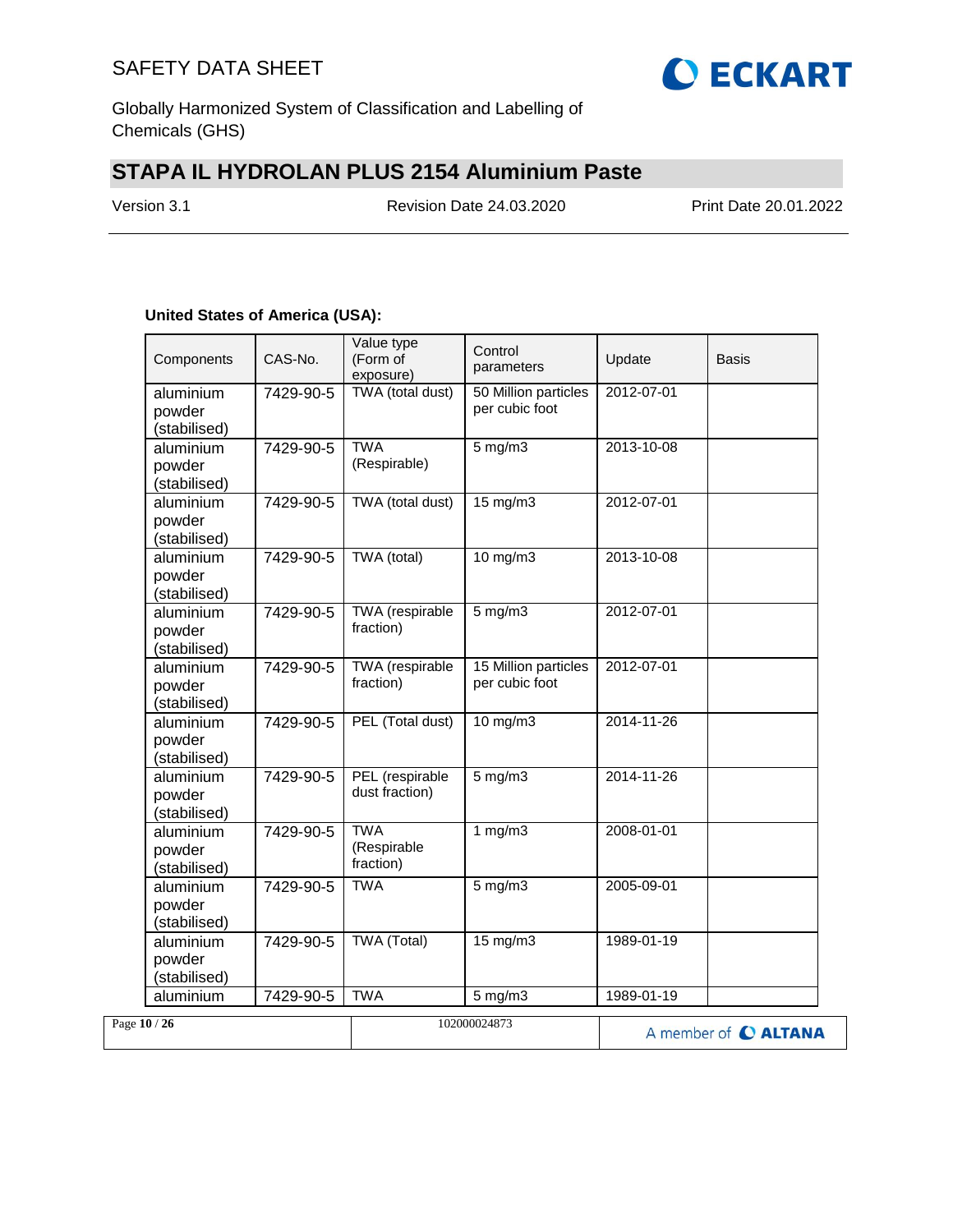

Globally Harmonized System of Classification and Labelling of Chemicals (GHS)

# **STAPA IL HYDROLAN PLUS 2154 Aluminium Paste**

Version 3.1 Revision Date 24.03.2020 Print Date 20.01.2022

| powder<br>(stabilised)              |           | (Respirable<br>fraction)                 |                      |                  |                      |
|-------------------------------------|-----------|------------------------------------------|----------------------|------------------|----------------------|
| aluminium<br>powder<br>(stabilised) | 7429-90-5 | TWA (total dust)                         | $15 \text{ mg/m}$    | 2011-07-01       |                      |
| aluminium<br>powder<br>(stabilised) | 7429-90-5 | <b>TWA</b> (respirable<br>fraction)      | $5$ mg/m $3$         | 2011-07-01       |                      |
| aluminium<br>powder<br>(stabilised) | 7429-90-5 | <b>TWA</b> (Total<br>dust)               | $15 \text{ mg/m}$    | 1989-01-19       |                      |
| aluminium<br>powder<br>(stabilised) | 7429-90-5 | <b>TWA</b> (respirable<br>dust fraction) | $5$ mg/m $3$         | 1989-01-19       |                      |
| aluminium<br>powder<br>(stabilised) | 7429-90-5 | TWA (welding<br>fumes)                   | $5$ mg/m $3$         | 2013-10-08       |                      |
| aluminium<br>powder<br>(stabilised) | 7429-90-5 | TWA (pyro<br>powders)                    | $5$ mg/m $3$         | 2013-10-08       |                      |
| aluminium<br>powder<br>(stabilised) | 7429-90-5 | <b>TWA</b><br>(Respirable<br>fraction)   | 1 $mg/m3$            | 2013-03-01       |                      |
| aluminium<br>powder<br>(stabilised) | 7429-90-5 | <b>TWA (Fumes)</b>                       | $5$ mg/m $3$         | 1989-01-19       |                      |
| aluminium<br>powder<br>(stabilised) | 7429-90-5 | PEL (Welding<br>fumes)                   | $5$ mg/m $3$         | $2017 - 10 - 02$ |                      |
| aluminium<br>powder<br>(stabilised) | 7429-90-5 | PEL (Pyro<br>powders)                    | $5$ mg/m $3$         | 2017-10-02       |                      |
| propan-2-ol                         | 67-63-0   | <b>TWA</b>                               | 200 ppm              | 2013-03-01       |                      |
| propan-2-ol                         | 67-63-0   | <b>STEL</b>                              | 400 ppm              | 2013-03-01       |                      |
| propan-2-ol                         | 67-63-0   | <b>TWA</b>                               | 400 ppm<br>980 mg/m3 | 2013-10-08       |                      |
| Page 11 / 26                        |           |                                          | 102000024873         |                  | A member of C ALTANA |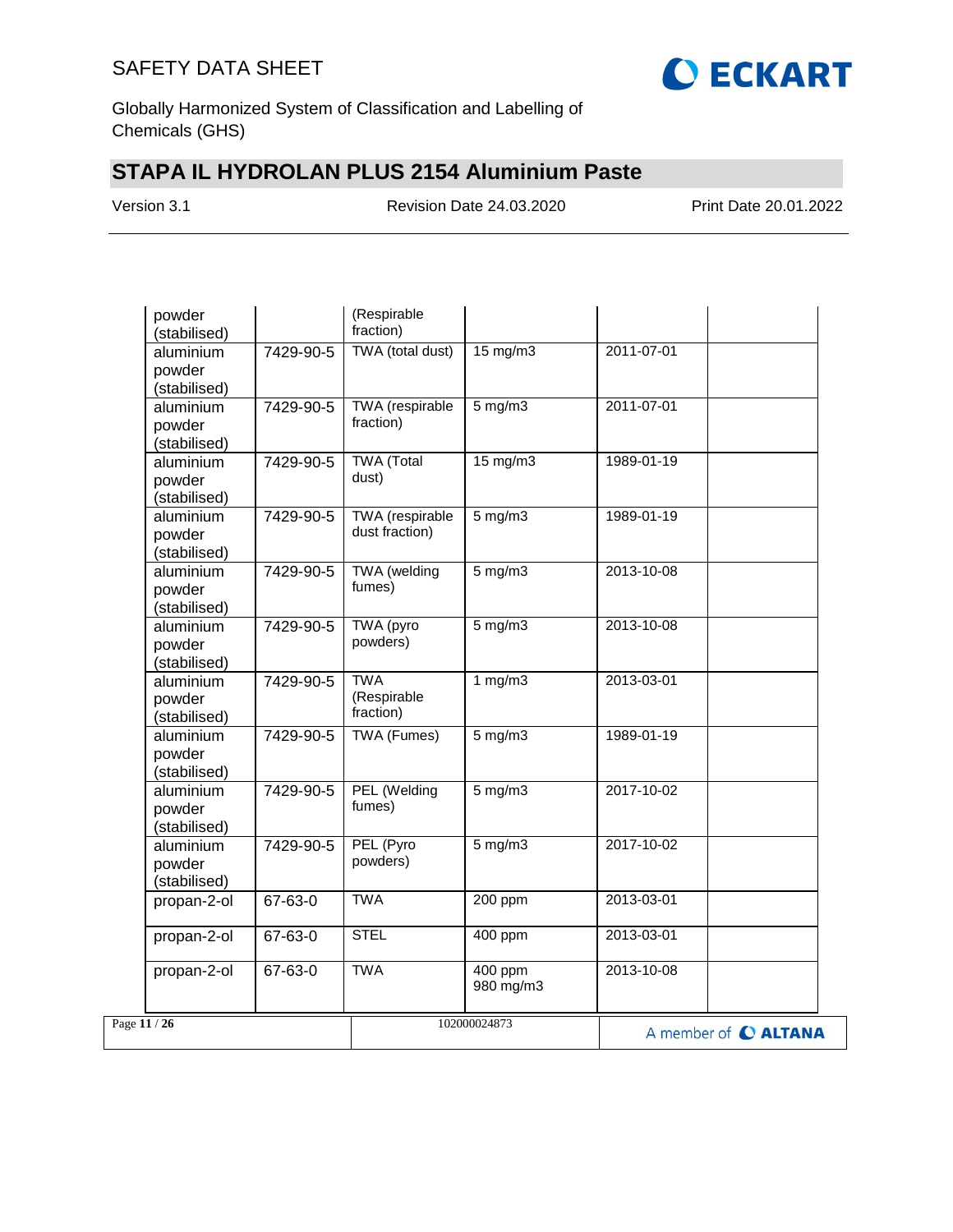

Globally Harmonized System of Classification and Labelling of Chemicals (GHS)

# **STAPA IL HYDROLAN PLUS 2154 Aluminium Paste**

Version 3.1 Revision Date 24.03.2020 Print Date 20.01.2022

| propan-2-ol        | 67-63-0       | <b>ST</b>   | 500 ppm<br>1 225 mg/m3                 | 2013-10-08 |
|--------------------|---------------|-------------|----------------------------------------|------------|
| propan-2-ol        | 67-63-0       | <b>TWA</b>  | 400 ppm<br>980 mg/m3                   | 1997-08-04 |
| propan-2-ol        | 67-63-0       | <b>TWA</b>  | 400 ppm<br>980 mg/m3                   | 1989-01-19 |
| propan-2-ol        | 67-63-0       | <b>STEL</b> | 500 ppm<br>1 225 mg/m3                 | 1989-01-19 |
| propan-2-ol        | 67-63-0       | <b>PEL</b>  | 400 ppm<br>980 mg/m3                   | 2014-11-26 |
| propan-2-ol        | 67-63-0       | <b>STEL</b> | 500 ppm<br>1 225 mg/m3                 | 2014-11-26 |
| ethanol            | $64 - 17 - 5$ | <b>TWA</b>  | 1 000 ppm                              | 2009-01-01 |
| ethanol            | $64 - 17 - 5$ | <b>TWA</b>  | 1 000 ppm<br>1 900 mg/m3               | 2013-10-08 |
| ethanol            | 64-17-5       | <b>TWA</b>  | $1000$ ppm<br>1 900 mg/m3              | 1997-08-04 |
| ethanol            | $64 - 17 - 5$ | <b>TWA</b>  | 1 000 ppm<br>1 900 mg/m3               | 1989-01-19 |
| ethanol            | $64 - 17 - 5$ | <b>STEL</b> | 1 000 ppm                              | 2013-03-01 |
| ethanol            | 64-17-5       | PEL         | 1 000 ppm<br>1 900 mg/m3               | 2014-11-26 |
| silicon<br>dioxide | 7631-86-9     | TWA (Dust)  | 20 Million particles<br>per cubic foot | 2012-07-01 |
| silicon<br>dioxide | 7631-86-9     | TWA (Dust)  | 80 mg/m3 /<br>%SiO2                    | 2012-07-01 |
| silicon<br>dioxide | 7631-86-9     | <b>TWA</b>  | $6$ mg/m $3$                           | 2013-10-08 |

| Page 12 / 26 | 102000024873 | A member of C ALTANA |
|--------------|--------------|----------------------|
|              |              |                      |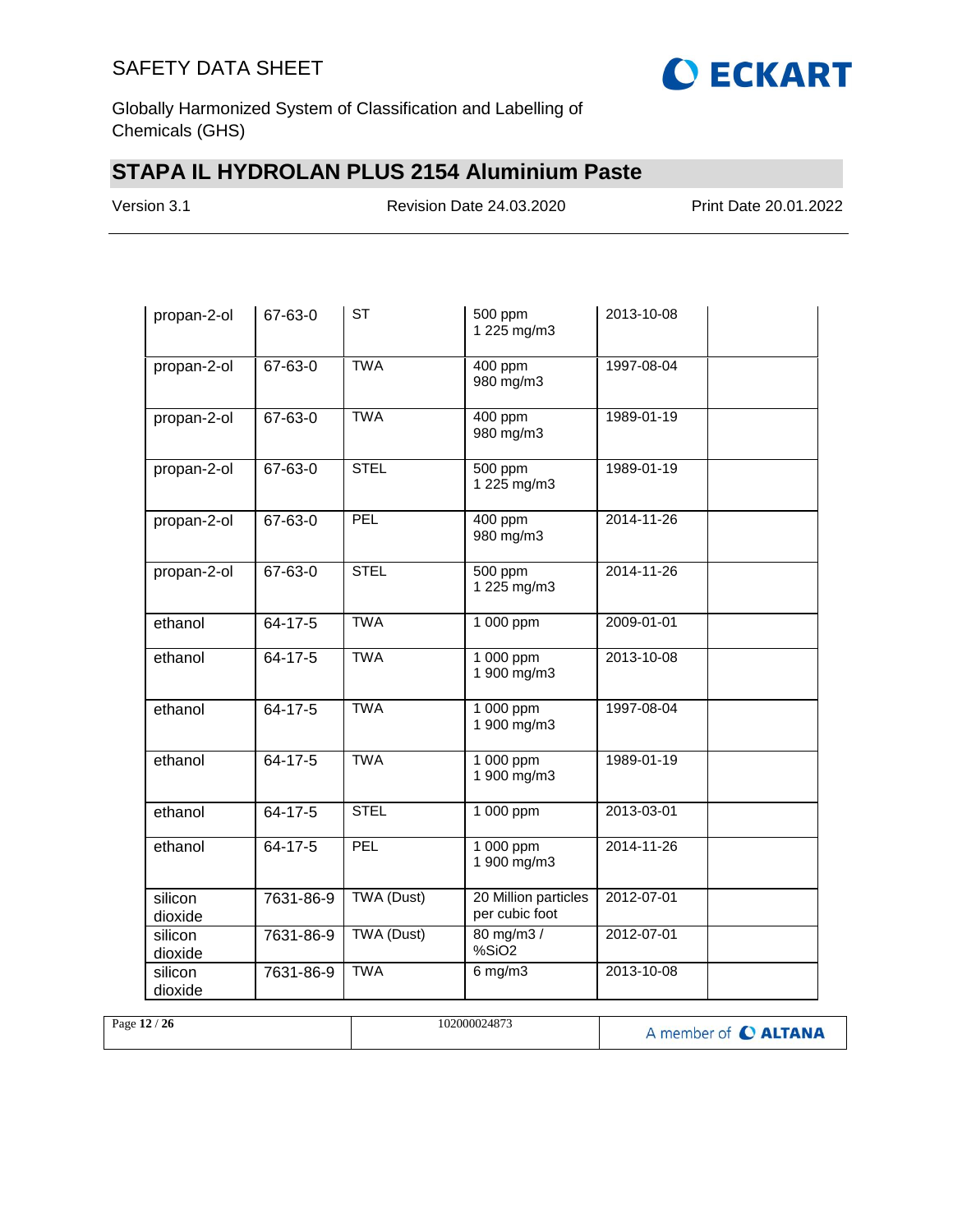

Globally Harmonized System of Classification and Labelling of Chemicals (GHS)

# **STAPA IL HYDROLAN PLUS 2154 Aluminium Paste**

Version 3.1 Revision Date 24.03.2020 Print Date 20.01.2022

| silicon<br>dioxide                                                                                      | 7631-86-9      | PEL        | $6$ mg/m $3$           | 2014-11-26 |  |
|---------------------------------------------------------------------------------------------------------|----------------|------------|------------------------|------------|--|
| Naphtha<br>(petroleum),<br>hydrotreated<br>heavy; Low<br>boiling point<br>ydrogen<br>treated<br>naphtha | 64742-48-<br>9 | <b>TWA</b> | 500 ppm<br>2 000 mg/m3 | 2007-01-01 |  |
| Naphtha<br>(petroleum),<br>hydrotreated<br>heavy; Low<br>boiling point<br>ydrogen<br>treated<br>naphtha | 64742-48-<br>9 | <b>TWA</b> | 400 ppm<br>1 600 mg/m3 | 1989-01-19 |  |
| Solvent<br>naphtha<br>(petroleum),<br>light arom.                                                       | 64742-95-<br>6 | <b>TWA</b> | 500 ppm<br>2 000 mg/m3 | 2007-01-01 |  |
| Solvent<br>naphtha<br>(petroleum),<br>light arom.                                                       | 64742-95-<br>6 | <b>TWA</b> | 200 mg/m3              | 2010-03-01 |  |
| Solvent<br>naphtha<br>(petroleum),<br>light arom.                                                       | 64742-95-<br>6 | <b>TWA</b> | 400 ppm<br>1 600 mg/m3 | 1989-01-19 |  |

## **8.2 Exposure controls**

### **Personal protective equipment**

Eye protection : Wear face-shield and protective suit for abnormal processing problems.

| Page 13 / 26 | 102000024873 | A member of C ALTANA |
|--------------|--------------|----------------------|
|--------------|--------------|----------------------|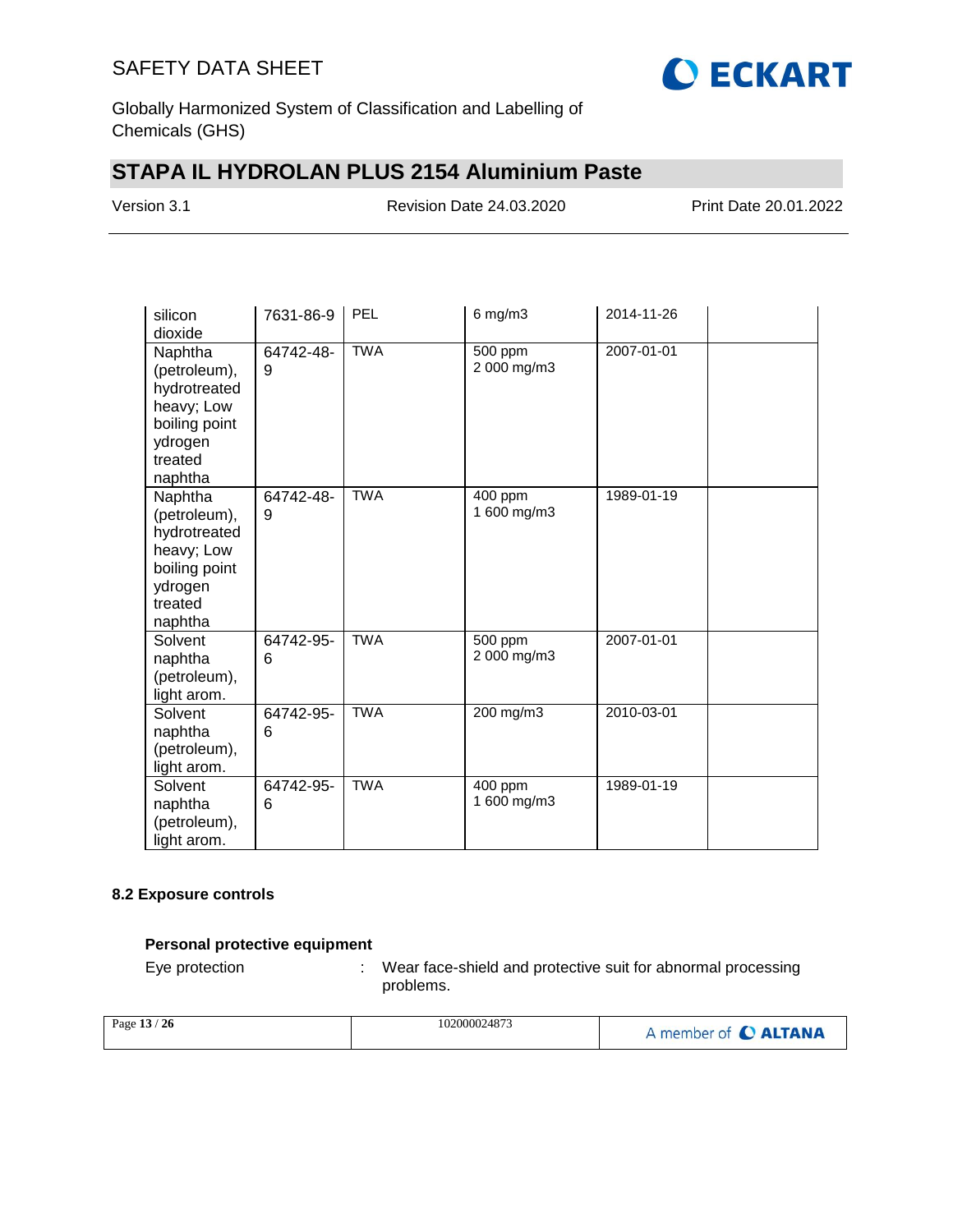

Globally Harmonized System of Classification and Labelling of Chemicals (GHS)

# **STAPA IL HYDROLAN PLUS 2154 Aluminium Paste**

| Version 3.1 | Revision Date 24.03.2020 | <b>Print Date 20.01.2022</b> |
|-------------|--------------------------|------------------------------|
|             |                          |                              |

| Hand protection          |   |                                                                                                                                                                                                                                                                                                                                                              |
|--------------------------|---|--------------------------------------------------------------------------------------------------------------------------------------------------------------------------------------------------------------------------------------------------------------------------------------------------------------------------------------------------------------|
| Material                 |   | Solvent-resistant gloves (butyl-rubber)                                                                                                                                                                                                                                                                                                                      |
| <b>Remarks</b>           |   | Take note of the information given by the producer concerning<br>permeability and break through times, and of special<br>workplace conditions (mechanical strain, duration of contact).<br>The exact break through time can be obtained from the                                                                                                             |
|                          |   | protective glove producer and this has to be observed.<br>Please observe the instructions regarding permeability and<br>breakthrough time which are provided by the supplier of the<br>gloves. Also take into consideration the specific local<br>conditions under which the product is used, such as the<br>danger of cuts, abrasion, and the contact time. |
|                          |   | Recommended preventive skin protection                                                                                                                                                                                                                                                                                                                       |
|                          |   | Skin should be washed after contact.                                                                                                                                                                                                                                                                                                                         |
|                          |   | The suitability for a specific workplace should be discussed<br>with the producers of the protective gloves.                                                                                                                                                                                                                                                 |
|                          |   | The suitability for a specific workplace should be discussed<br>with the producers of the protective gloves.                                                                                                                                                                                                                                                 |
| Skin and body protection |   | Long sleeved clothing<br>Safety shoes                                                                                                                                                                                                                                                                                                                        |
|                          | t | Choose body protection according to the amount and<br>concentration of the dangerous substance at the work place.                                                                                                                                                                                                                                            |
| Respiratory protection   |   | Use suitable breathing protection if workplace concentration<br>requires.                                                                                                                                                                                                                                                                                    |
|                          | ÷ | In the case of dust or aerosol formation use respirator with an                                                                                                                                                                                                                                                                                              |

| 102000024873<br>Page 14 / 26 | A member of C ALTANA |
|------------------------------|----------------------|
|------------------------------|----------------------|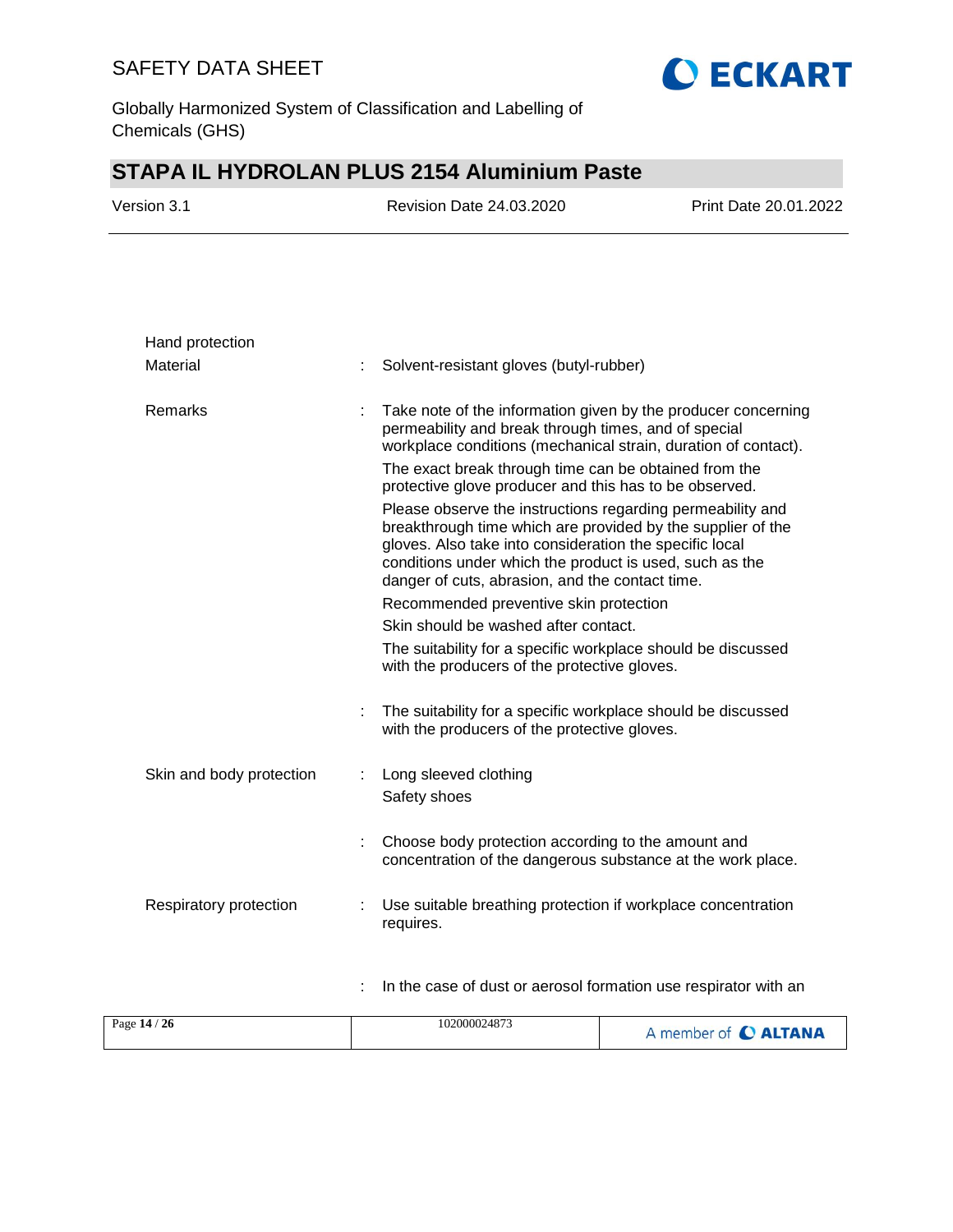

Globally Harmonized System of Classification and Labelling of Chemicals (GHS)

# **STAPA IL HYDROLAN PLUS 2154 Aluminium Paste**

| Version 3.1                                              | <b>Revision Date 24.03.2020</b>                                                                  | Print Date 20.01.2022 |
|----------------------------------------------------------|--------------------------------------------------------------------------------------------------|-----------------------|
|                                                          |                                                                                                  |                       |
|                                                          |                                                                                                  |                       |
|                                                          | approved filter.                                                                                 |                       |
| <b>Environmental exposure controls</b><br>General advice |                                                                                                  |                       |
|                                                          |                                                                                                  |                       |
|                                                          | : Prevent product from entering drains.<br>Prevent further leakage or spillage if safe to do so. |                       |
|                                                          | If the product contaminates rivers and lakes or drains inform                                    |                       |

| Water | : The product should not be allowed to enter drains, water<br>courses or the soil. |
|-------|------------------------------------------------------------------------------------|

respective authorities.

## **SECTION 9: Physical and chemical properties**

### **9.1 Information on basic physical and chemical properties**

:

| Appearance                  | : Pasty solid                                                         |
|-----------------------------|-----------------------------------------------------------------------|
| Colour                      | : silver                                                              |
| Odour                       | : solvent-like                                                        |
| рH                          | : No data available                                                   |
| Freezing point              | $:$ No data available                                                 |
| Boiling point/boiling range | : 82 °C                                                               |
| Flash point                 | : No data available                                                   |
| Bulk density                | No data available                                                     |
| Flammability (solid, gas)   | The substance or mixture is a flammable solid<br>with the category 1. |

| Page 15 / 26 | 102000024873 | A member of C ALTANA |
|--------------|--------------|----------------------|
|--------------|--------------|----------------------|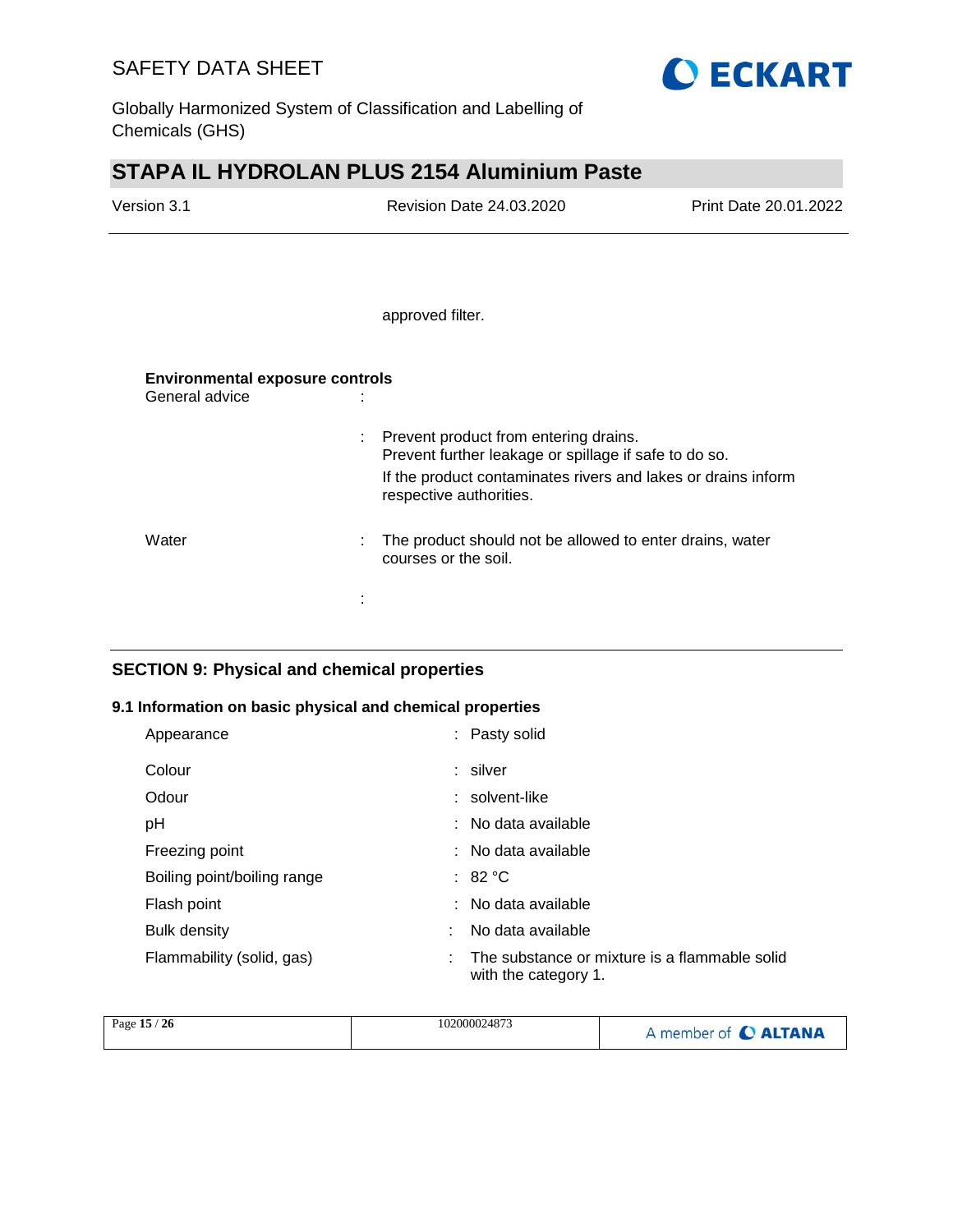

Globally Harmonized System of Classification and Labelling of Chemicals (GHS)

# **STAPA IL HYDROLAN PLUS 2154 Aluminium Paste**

| Version 3.1 | <b>Revision Date 24.03.2020</b> | Print Date 20.01.2022 |
|-------------|---------------------------------|-----------------------|
|             |                                 |                       |

| Auto-flammability                      | : not auto-flammable                                          |
|----------------------------------------|---------------------------------------------------------------|
| Auto-flammability                      | not auto-flammable                                            |
| Auto-flammability                      | not auto-flammable                                            |
| Upper explosion limit                  | : No data available                                           |
| Lower explosion limit                  | No data available                                             |
| Vapour pressure                        | No data available                                             |
| Density                                | : $1,3 - 2,0$ g/cm3                                           |
| Solubility(ies)                        |                                                               |
| Water solubility                       | $:$ insoluble                                                 |
| Miscibility with water                 | immiscible                                                    |
| Solubility in other solvents           | No data available                                             |
| Partition coefficient: n-octanol/water | No data available                                             |
| Ignition temperature                   | No data available                                             |
| Thermal decomposition                  | No data available                                             |
| Viscosity, dynamic                     | No data available                                             |
| Viscosity, kinematic                   | No data available                                             |
| Flow time                              | No data available                                             |
| <b>Explosive properties</b>            | Not explosive Vapours may form explosive<br>mixture with air. |

## **9.2 Other information**

No data available

## **SECTION 10: Stability and reactivity**

## **10.1 Reactivity**

No decomposition if stored and applied as directed.

| Page $16/26$ | 102000024873 | A member of C ALTANA |
|--------------|--------------|----------------------|
|              |              |                      |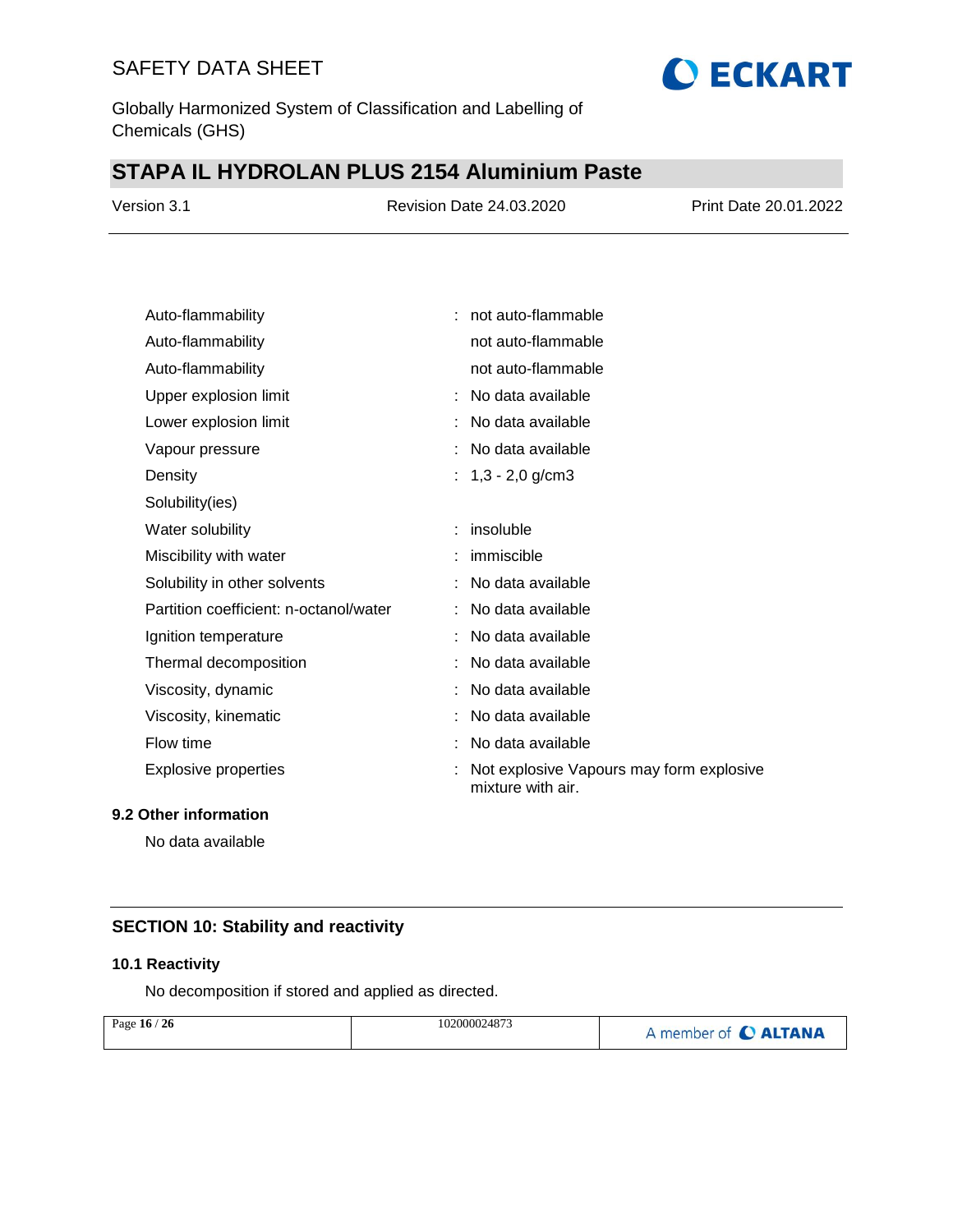**O ECKART** 

Globally Harmonized System of Classification and Labelling of Chemicals (GHS)

# **STAPA IL HYDROLAN PLUS 2154 Aluminium Paste**

| Version 3.1 | <b>Revision Date 24.03.2020</b> | <b>Print Date 20.01.2022</b> |
|-------------|---------------------------------|------------------------------|
|             |                                 |                              |

## **10.2 Chemical stability**

No decomposition if stored and applied as directed.

## **10.3 Possibility of hazardous reactions**

| Hazardous reactions             | : Reacts with alkalis, acids, halogenes and oxidizing agents.<br>Contact with acids and alkalis may release hydrogen.<br>Mixture reacts slowly with water resulting in evolution of<br>hydrogen.<br>Vapours may form explosive mixture with air.<br>Stable under recommended storage conditions. |
|---------------------------------|--------------------------------------------------------------------------------------------------------------------------------------------------------------------------------------------------------------------------------------------------------------------------------------------------|
| <b>10.4 Conditions to avoid</b> |                                                                                                                                                                                                                                                                                                  |
|                                 |                                                                                                                                                                                                                                                                                                  |
| Conditions to avoid             | $\therefore$ Do not allow to dry.                                                                                                                                                                                                                                                                |
|                                 | Heat, flames and sparks.                                                                                                                                                                                                                                                                         |
| 10.5 Incompatible materials     |                                                                                                                                                                                                                                                                                                  |
| Materials to avoid              | : Acids<br><b>Bases</b><br>Oxidizing agents<br>Highly halogenated compounds                                                                                                                                                                                                                      |

## **10.6 Hazardous decomposition products**

| Hazardous decomposition<br>products | : No data available |
|-------------------------------------|---------------------|
| Other information                   | : No data available |

## **SECTION 11: Toxicological information**

### **11.1 Information on toxicological effects**

## **Acute toxicity**

| Page 17 / 26<br>102000024873<br>A member of C ALTANA |  |  |  |
|------------------------------------------------------|--|--|--|
|------------------------------------------------------|--|--|--|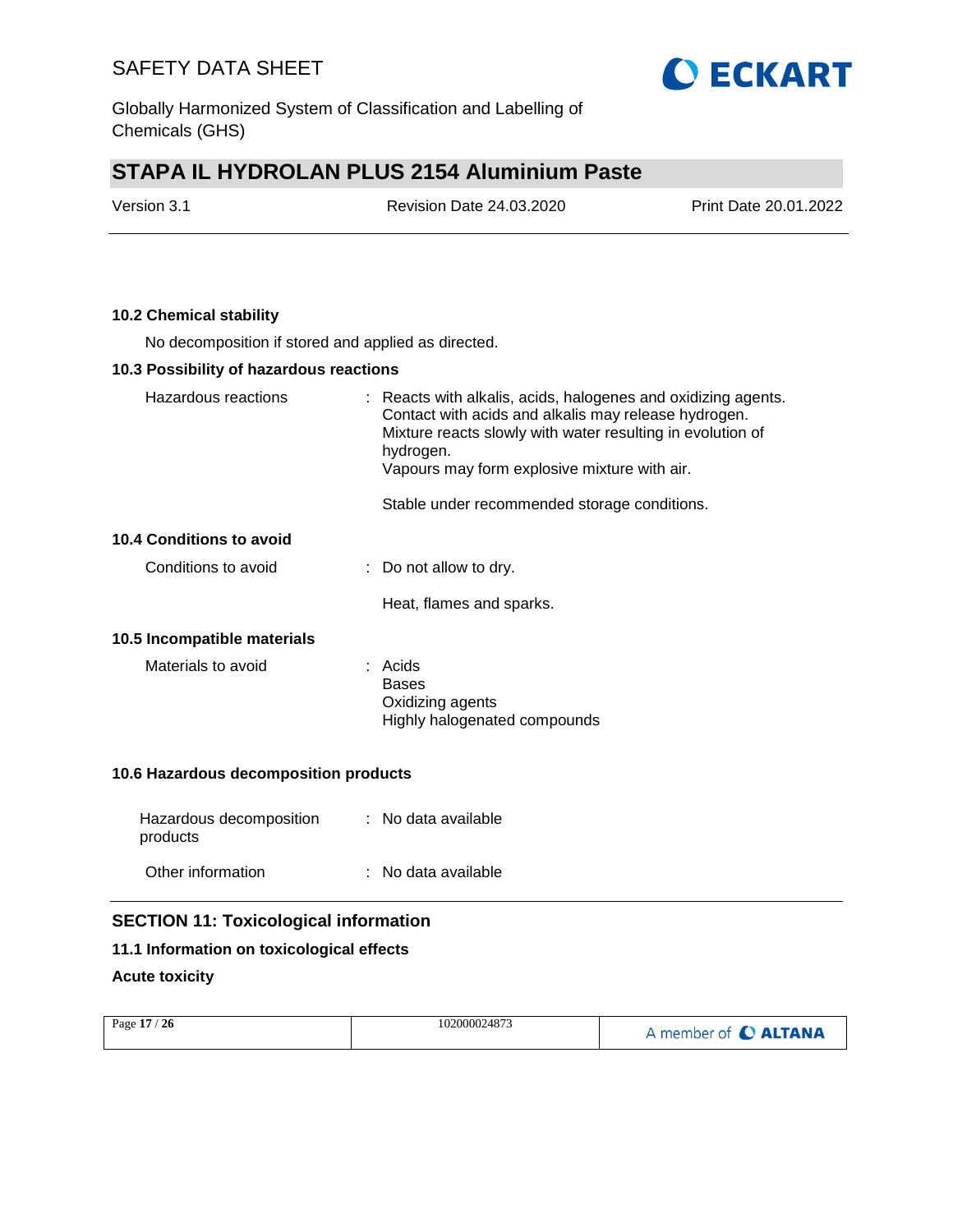

Globally Harmonized System of Classification and Labelling of Chemicals (GHS)

# **STAPA IL HYDROLAN PLUS 2154 Aluminium Paste**

| Version 3.1 | <b>Revision Date 24.03.2020</b> | Print Date 20.01.2022 |
|-------------|---------------------------------|-----------------------|
|             |                                 |                       |

| Components:                              |                              |
|------------------------------------------|------------------------------|
| propan-2-ol:<br>Acute oral toxicity      | : LD50 Rat: > 2 000 mg/kg    |
| Acute dermal toxicity                    | : LD50 Rabbit: > 2 000 mg/kg |
| ethanol:<br>Acute oral toxicity          | : LD50 Mouse: 3 450 mg/kg    |
|                                          | LD50 Rat: 7 060 mg/kg        |
|                                          | LD50 Rabbit: 6 300 mg/kg     |
| Acute inhalation toxicity                | : LC50 Rat: 20 000 mg/l      |
|                                          | Exposure time: 4 h           |
|                                          | Test atmosphere: vapour      |
| Acute dermal toxicity                    | : LD50 Rat: $> 2000$ mg/kg   |
| silicon dioxide :<br>Acute oral toxicity | : LD50 Rat: 5 000 mg/kg      |
|                                          | Mouse: 15 000 mg/kg          |

| Page 18 / 26 | 102000024873 | A member of C ALTANA |
|--------------|--------------|----------------------|
|              |              |                      |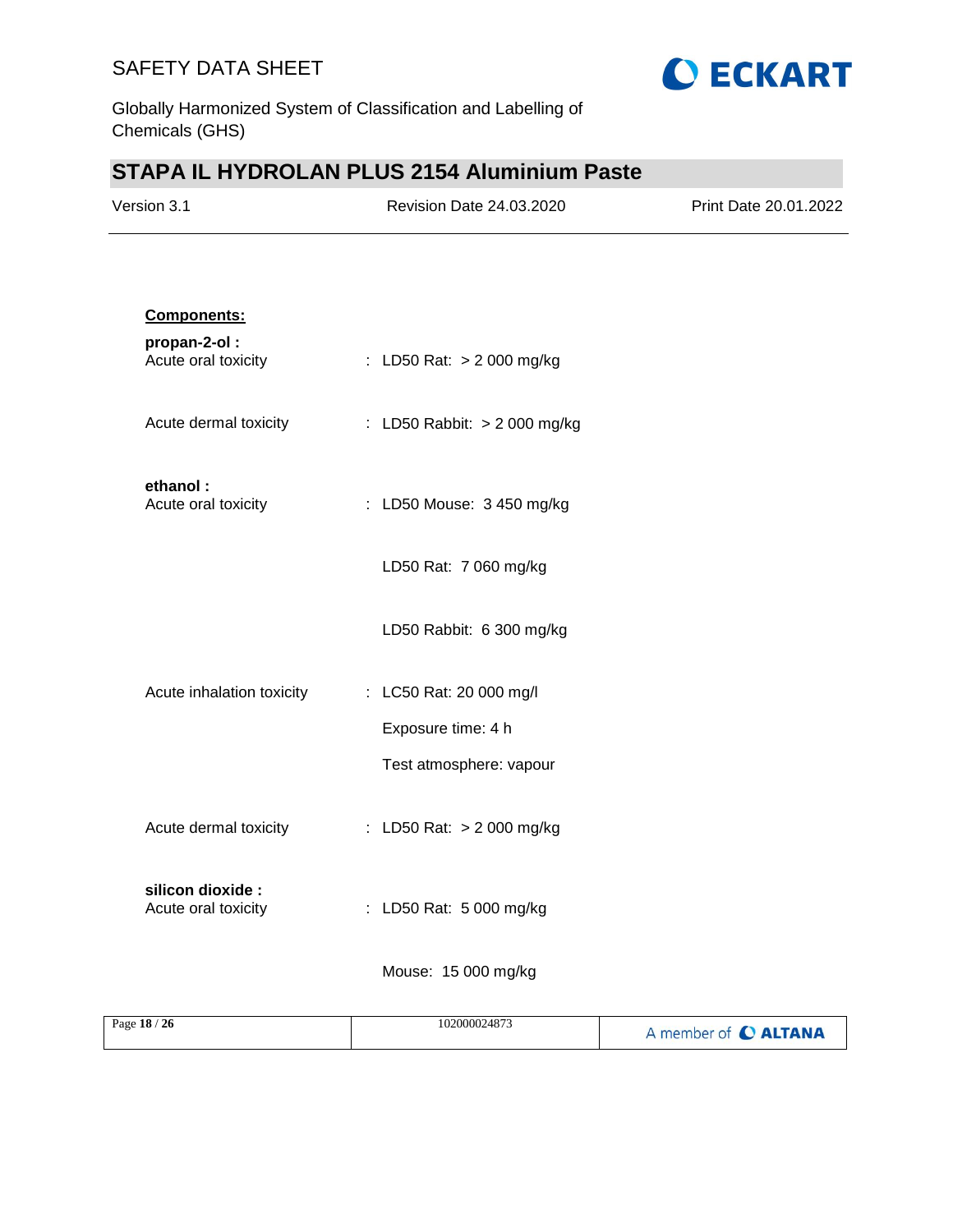

Globally Harmonized System of Classification and Labelling of Chemicals (GHS)

# **STAPA IL HYDROLAN PLUS 2154 Aluminium Paste**

| Version 3.1                                                                               | <b>Revision Date 24.03.2020</b>                                                                                                            | Print Date 20.01.2022 |
|-------------------------------------------------------------------------------------------|--------------------------------------------------------------------------------------------------------------------------------------------|-----------------------|
|                                                                                           |                                                                                                                                            |                       |
| Acute inhalation toxicity                                                                 | : Rat: 0,139 mg/l<br>Exposure time: 4 h                                                                                                    |                       |
|                                                                                           |                                                                                                                                            |                       |
|                                                                                           | Acute dermal toxicity : LD50 Rabbit: > 5 000 mg/kg                                                                                         |                       |
| Acute oral toxicity                                                                       | Naphtha (petroleum), hydrotreated heavy; Low boiling point ydrogen treated naphtha :<br>: LD50 Rat: $> 5000$ mg/kg                         |                       |
| Acute inhalation toxicity                                                                 | : LC50 Rat: Test atmosphere: vapour                                                                                                        |                       |
|                                                                                           | An LC50/inhalation/4h/rat could not be determined because<br>no mortality of rats was observed at the maximum achievable<br>concentration. |                       |
| Acute dermal toxicity                                                                     | : LD50 Rabbit: > 5 000 mg/kg                                                                                                               |                       |
| Solvent naphtha (petroleum), light arom. :<br>Acute oral toxicity : LD50 Rat: 3 492 mg/kg |                                                                                                                                            |                       |
|                                                                                           | Acute dermal toxicity : LD50 Rabbit: > 3 160 mg/kg                                                                                         |                       |
| N-(3-(trimethoxysilyl)propyl)ethylenediamine :<br>Acute oral toxicity                     | : LD50 Rat: ca. 2 995 mg/kg                                                                                                                |                       |

| Page 19 / 26 | 102000024873 | A member of C ALTANA |
|--------------|--------------|----------------------|
|--------------|--------------|----------------------|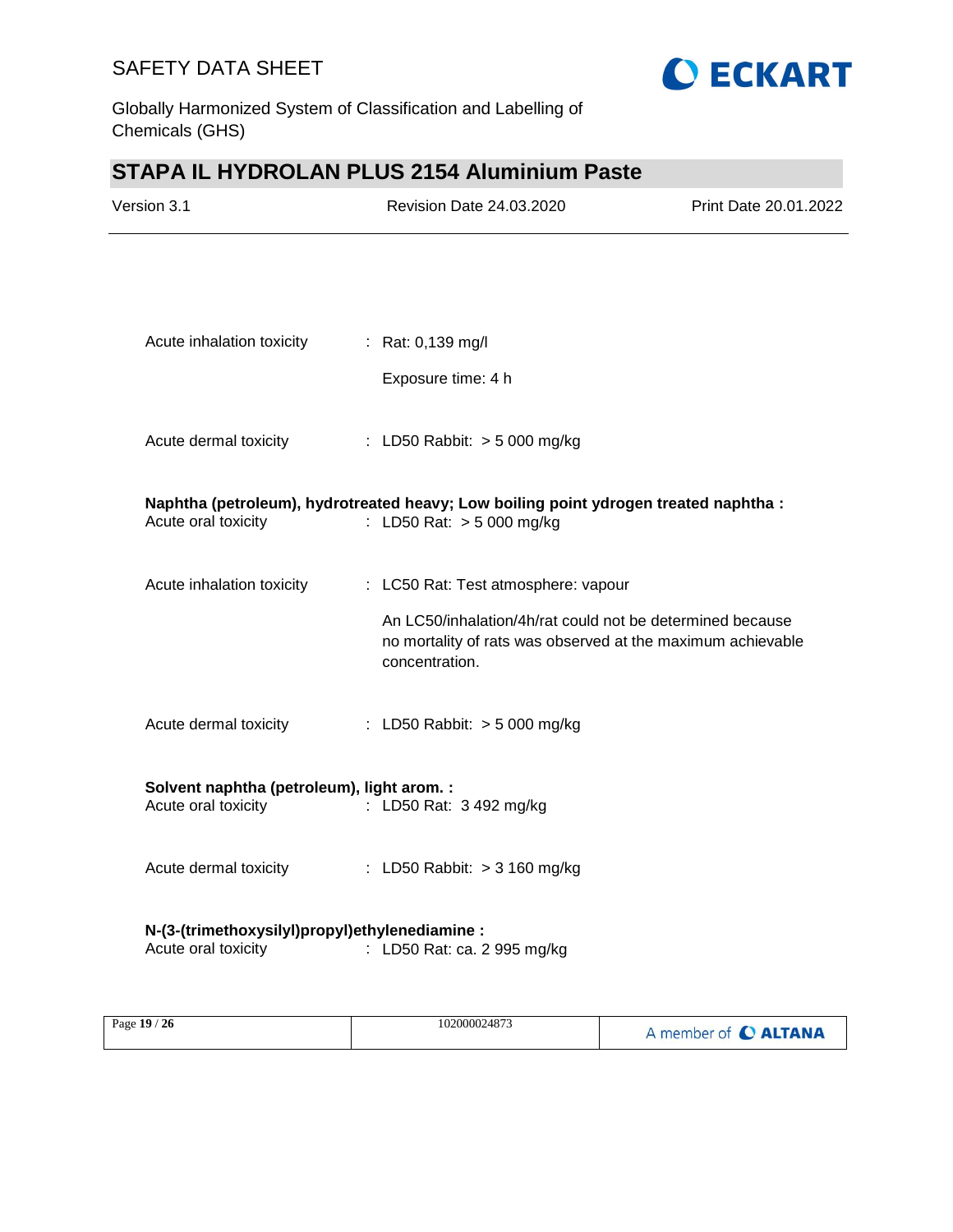

Globally Harmonized System of Classification and Labelling of Chemicals (GHS)

# **STAPA IL HYDROLAN PLUS 2154 Aluminium Paste**

| Version 3.1               | Revision Date 24.03.2020   | Print Date 20.01.2022 |
|---------------------------|----------------------------|-----------------------|
|                           |                            |                       |
| Acute inhalation toxicity | : $LC50: 1,49 - 2,44$ mg/l |                       |
|                           | Exposure time: 4 h         |                       |

Test atmosphere: vapour

The component/mixture is moderately toxic after short term inhalation.

## **Skin corrosion/irritation**

## **Product**

May cause skin irritation in susceptible persons.

### **Serious eye damage/eye irritation**

#### **Product**

Eye irritation

## **Respiratory or skin sensitisation**

## **Product**

Result: Does not cause skin sensitisation.

### **Carcinogenicity**

No data available

## **Toxicity to reproduction/fertility**

No data available

| Page 20 / 26 | 102000024873 | A member of C ALTANA |
|--------------|--------------|----------------------|
|--------------|--------------|----------------------|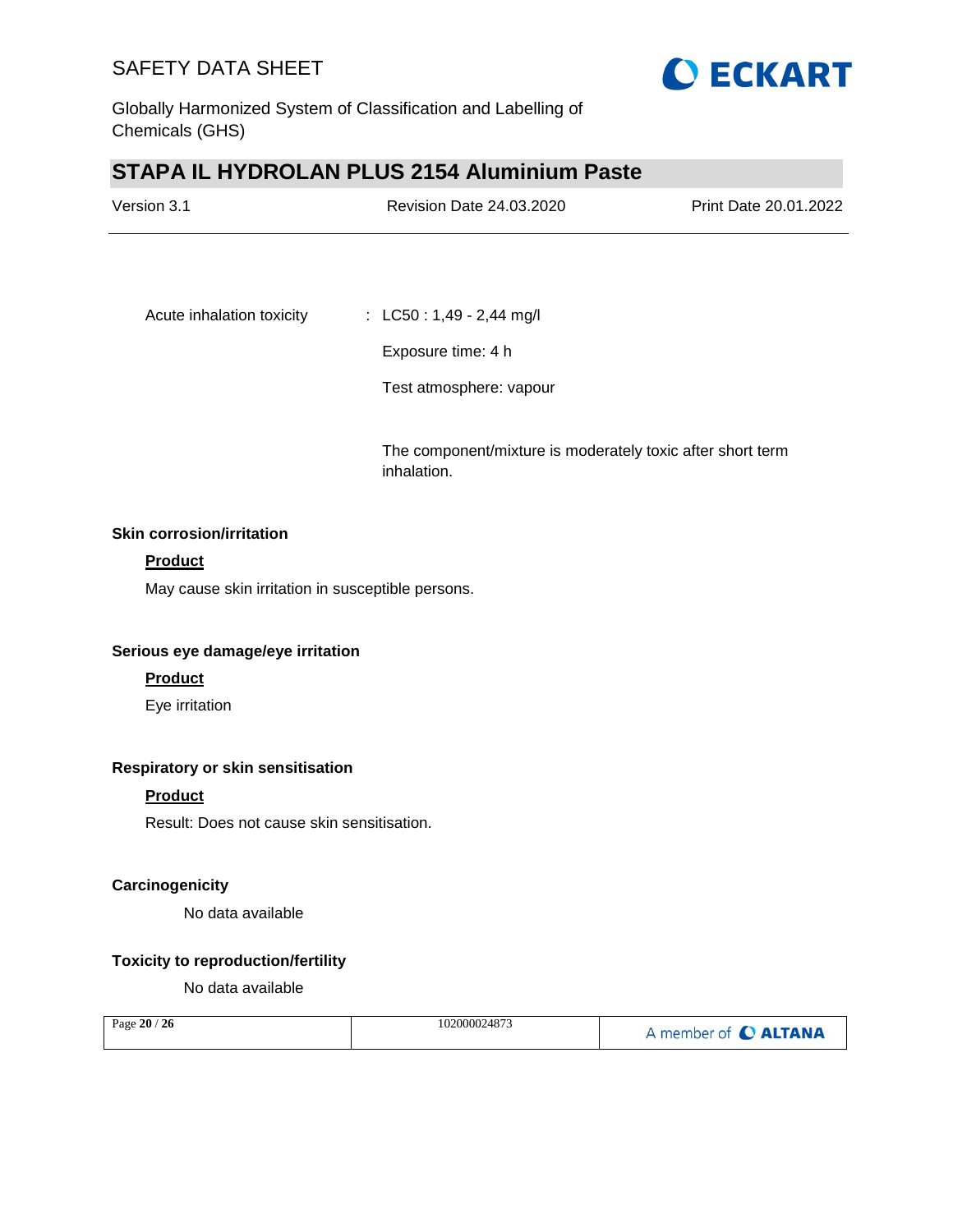

Globally Harmonized System of Classification and Labelling of Chemicals (GHS)

# **STAPA IL HYDROLAN PLUS 2154 Aluminium Paste**

| Version 3.1 |  |
|-------------|--|
|-------------|--|

Revision Date 24.03.2020 Print Date 20.01.2022

## **Reprod.Tox./Development/Teratogenicity**

No data available

### **STOT - single exposure**

No data available

### **STOT - repeated exposure**

No data available

#### **Aspiration toxicity**

No data available

#### **Further information**

### **Product**

Symptoms of overexposure may be headache, dizziness, tiredness, nausea and vomiting., Concentrations substantially above the TLV value may cause narcotic effects., Solvents may degrease the skin.

## **SECTION 12: Ecological information**

### **12.1 Toxicity**

## **Components:**

**silicon dioxide (7631-86-9) :**

| Toxicity to daphnia and other | : (Daphnia (water flea)): $7600 \text{ mg/l}$ |
|-------------------------------|-----------------------------------------------|
| aquatic invertebrates         |                                               |
| Toxicity to algae             | : (Chlorella pyrenoidosa (aglae)): 440 mg/l   |
|                               | Exposure time: 72 h                           |

| Page 21 / 26 | 102000024873 | A member of C ALTANA |
|--------------|--------------|----------------------|
|--------------|--------------|----------------------|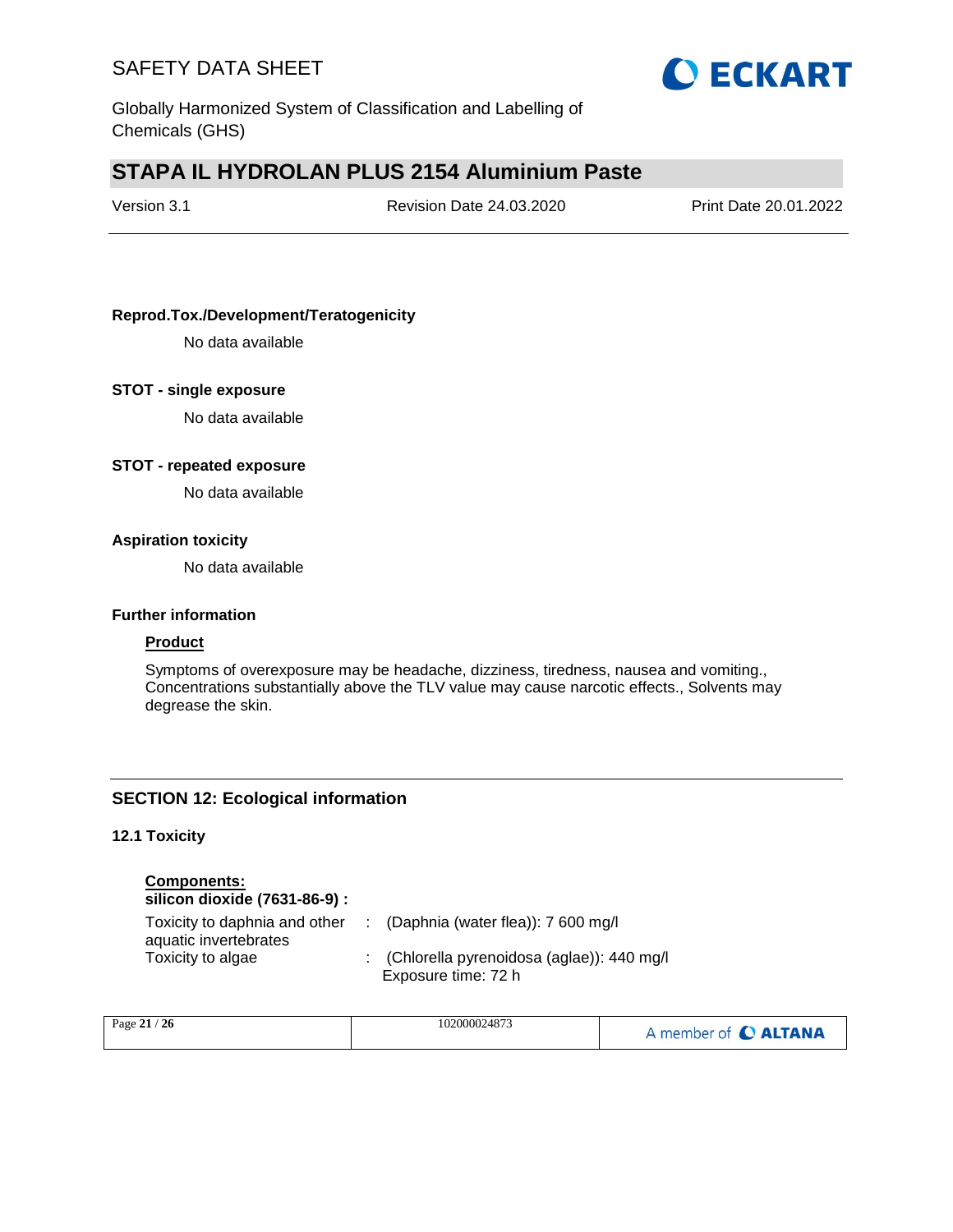

Globally Harmonized System of Classification and Labelling of Chemicals (GHS)

# **STAPA IL HYDROLAN PLUS 2154 Aluminium Paste**

| Version 3.1 | <b>Revision Date 24.03.2020</b> | Print Date 20.01.2022 |
|-------------|---------------------------------|-----------------------|
|             |                                 |                       |

## **Solvent naphtha (petroleum), light arom. (64742-95-6) : Ecotoxicology Assessment**

Long-term (chronic) aquatic : Toxic to aquatic life with long lasting effects. hazard

## **12.2 Persistence and degradability**

No data available

## **12.3 Bioaccumulative potential**

No data available

#### **12.4 Mobility in soil**

No data available

### **12.5 Results of PBT and vPvB assessment**

No data available

### **12.6 Other adverse effects**

### **Product:**

Additional ecological information : No data available

## **SECTION 13: Disposal considerations**

#### **13.1 Waste treatment methods**

Product : Do not dispose of waste into sewer.

| Page $22/26$ | 102000024873 | A member of C ALTANA |
|--------------|--------------|----------------------|
|              |              |                      |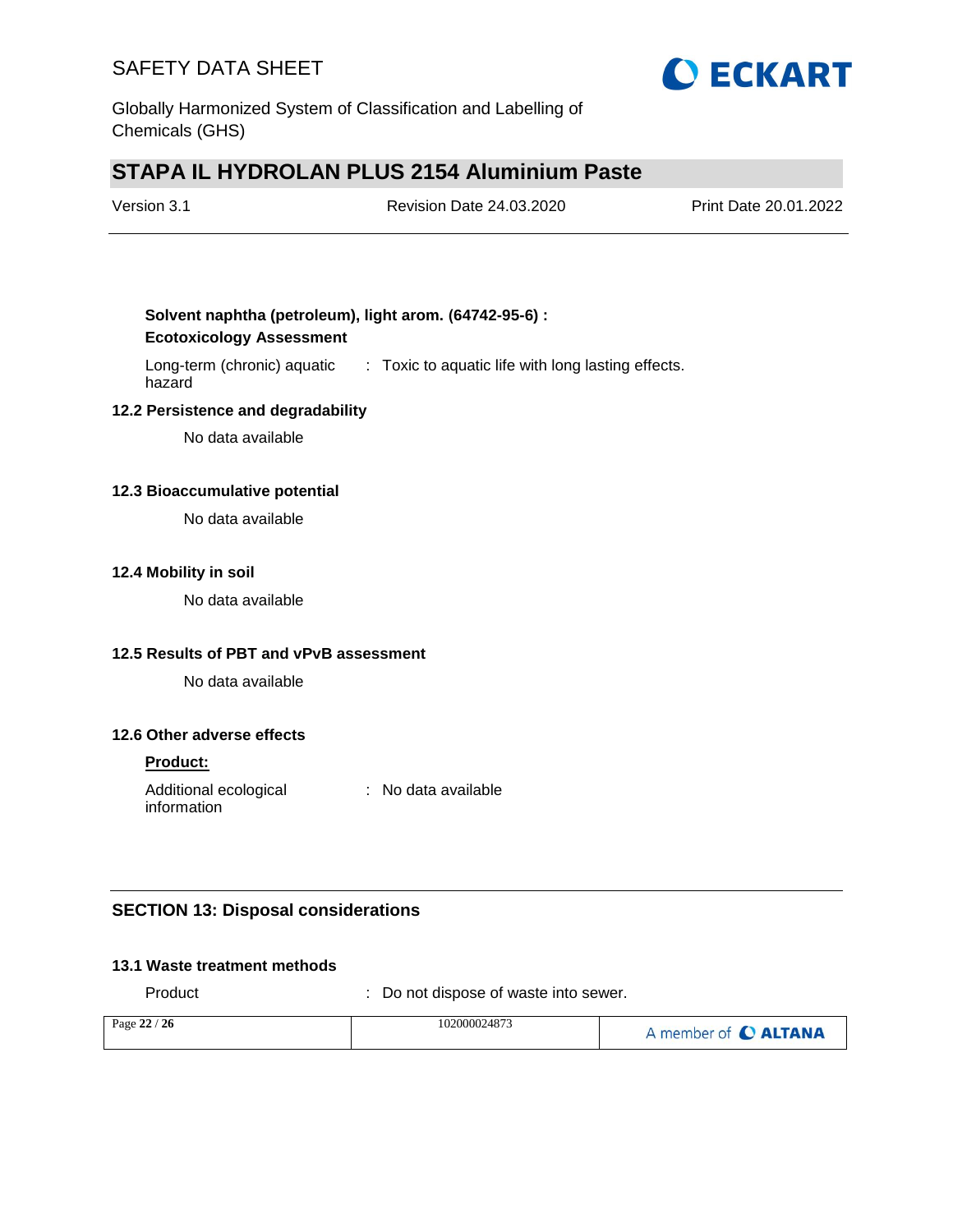

Globally Harmonized System of Classification and Labelling of Chemicals (GHS)

# **STAPA IL HYDROLAN PLUS 2154 Aluminium Paste**

| Version 3.1            | Revision Date 24.03.2020                                                                                                                                                                                         | Print Date 20.01.2022 |
|------------------------|------------------------------------------------------------------------------------------------------------------------------------------------------------------------------------------------------------------|-----------------------|
|                        |                                                                                                                                                                                                                  |                       |
|                        | Do not contaminate ponds, waterways or ditches with<br>chemical or used container.<br>Send to a licensed waste management company.<br>In accordance with local and national regulations.                         |                       |
| Contaminated packaging | : Empty remaining contents.<br>Dispose of as unused product.<br>Do not re-use empty containers.<br>Do not burn, or use a cutting torch on, the empty drum.<br>In accordance with local and national regulations. |                       |

## **SECTION 14: Transport information**

## **14.1 UN number**

| Page 23 / 26              | 102000024873                        | A member of C ALTANA |
|---------------------------|-------------------------------------|----------------------|
|                           | (Aluminium pigment paste)           |                      |
| <b>IATA</b>               | : FLAMMABLE SOLID, ORGANIC, N.O.S.  |                      |
|                           | (, Aluminium pigment paste)         |                      |
| <b>IMDG</b>               | : FLAMMABLE SOLID, ORGANIC, N.O.S.  |                      |
|                           | (Aluminum pigment paste)            |                      |
| <b>CFR</b>                | : FLAMMABLE SOLIDS, ORGANIC, N.O.S. |                      |
|                           | (Aluminium pigment paste)           |                      |
| <b>TDG</b>                | : FLAMMABLE SOLID, ORGANIC, N.O.S.  |                      |
|                           | (Aluminium pigment paste)           |                      |
| <b>ADR</b>                | : FLAMMABLE SOLID, ORGANIC, N.O.S.  |                      |
| 14.2 Proper shipping name |                                     |                      |
| <b>IATA</b>               | : 1325                              |                      |
| <b>IMDG</b>               | : 1325                              |                      |
| <b>CFR</b>                | : 1325                              |                      |
| <b>TDG</b>                | : 1325                              |                      |
| <b>ADR</b>                | 1325                                |                      |
|                           |                                     |                      |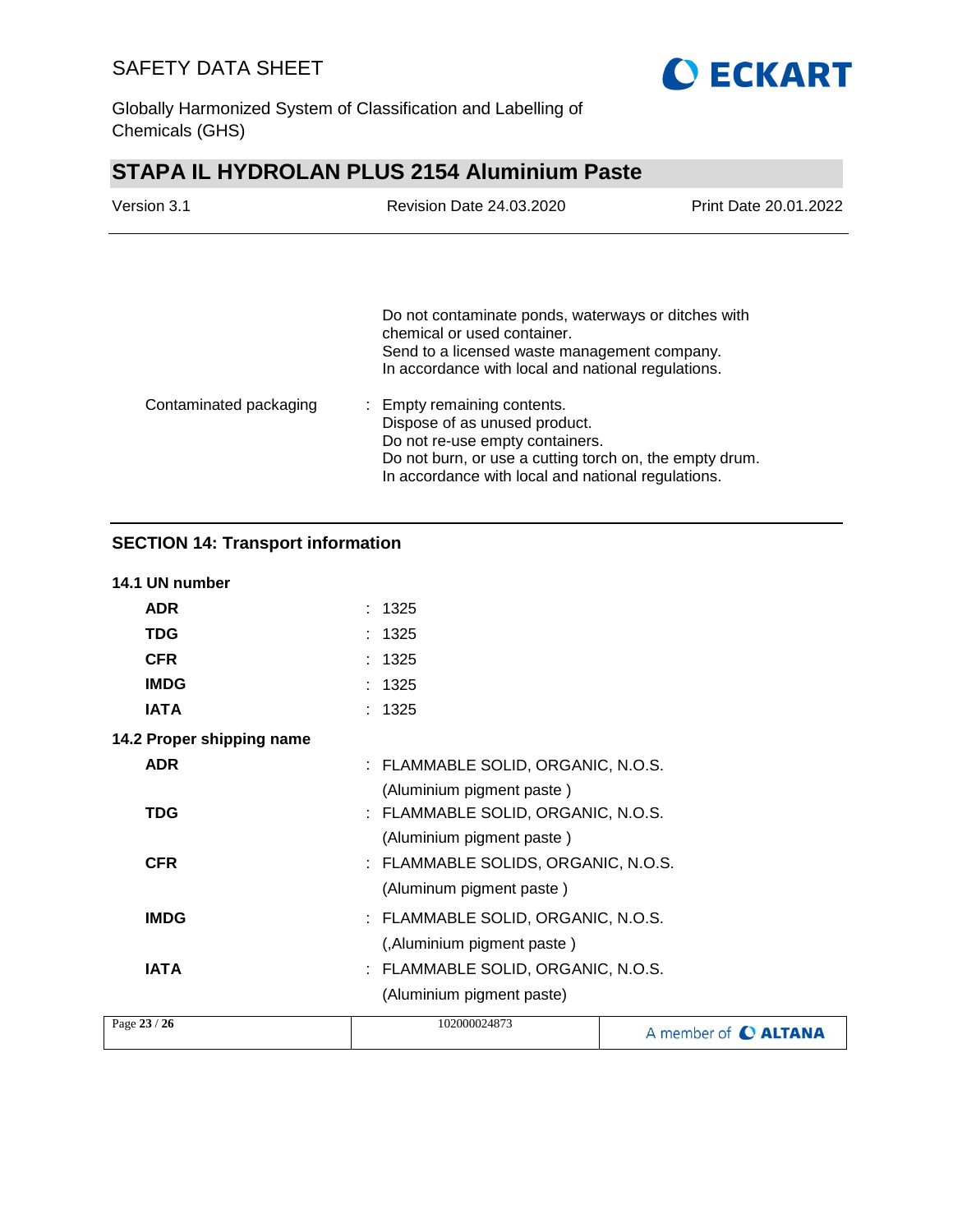

Globally Harmonized System of Classification and Labelling of Chemicals (GHS)

# **STAPA IL HYDROLAN PLUS 2154 Aluminium Paste**

| Version 3.1 | Revision Date 24.03.2020 | <b>Print Date 20.01.2022</b> |
|-------------|--------------------------|------------------------------|
|             |                          |                              |

## **14.3 Transport hazard class**

| ADR                          | $\cdot$ 41   |
|------------------------------|--------------|
| <b>TDG</b>                   | : 4.1        |
| <b>CFR</b>                   | : 4.1        |
| <b>IMDG</b>                  | : 4.1        |
| <b>IATA</b>                  | : 4.1        |
| 14.4 Packing group           |              |
| <b>ADR</b>                   |              |
| Packaging group              | : II         |
| <b>Classification Code</b>   | : F1         |
| Hazard Identification Number | : 40         |
| Labels                       | 4.1          |
| Tunnel restriction code      | $\colon$ (E) |
| <b>TDG</b>                   |              |
| Packaging group              | - 11<br>÷    |
| Labels                       | : 4.1        |
| <b>CFR</b>                   |              |
| Packaging group              | : II         |
| Labels                       | ۰<br>-4.1    |
| <b>IMDG</b>                  |              |
|                              |              |

| Labels                                  | $\therefore$ 4.1 |                      |
|-----------------------------------------|------------------|----------------------|
| <b>IMDG</b>                             |                  |                      |
| Packaging group                         | : II             |                      |
| Labels                                  | $\therefore$ 4.1 |                      |
| <b>EmS Number</b>                       | $: F-G, S-G$     |                      |
| <b>IATA</b>                             |                  |                      |
| Packing instruction (cargo<br>aircraft) | : 448            |                      |
| Packing instruction                     | : 445            |                      |
| Page 24 / 26                            | 102000024873     | A member of C ALTANA |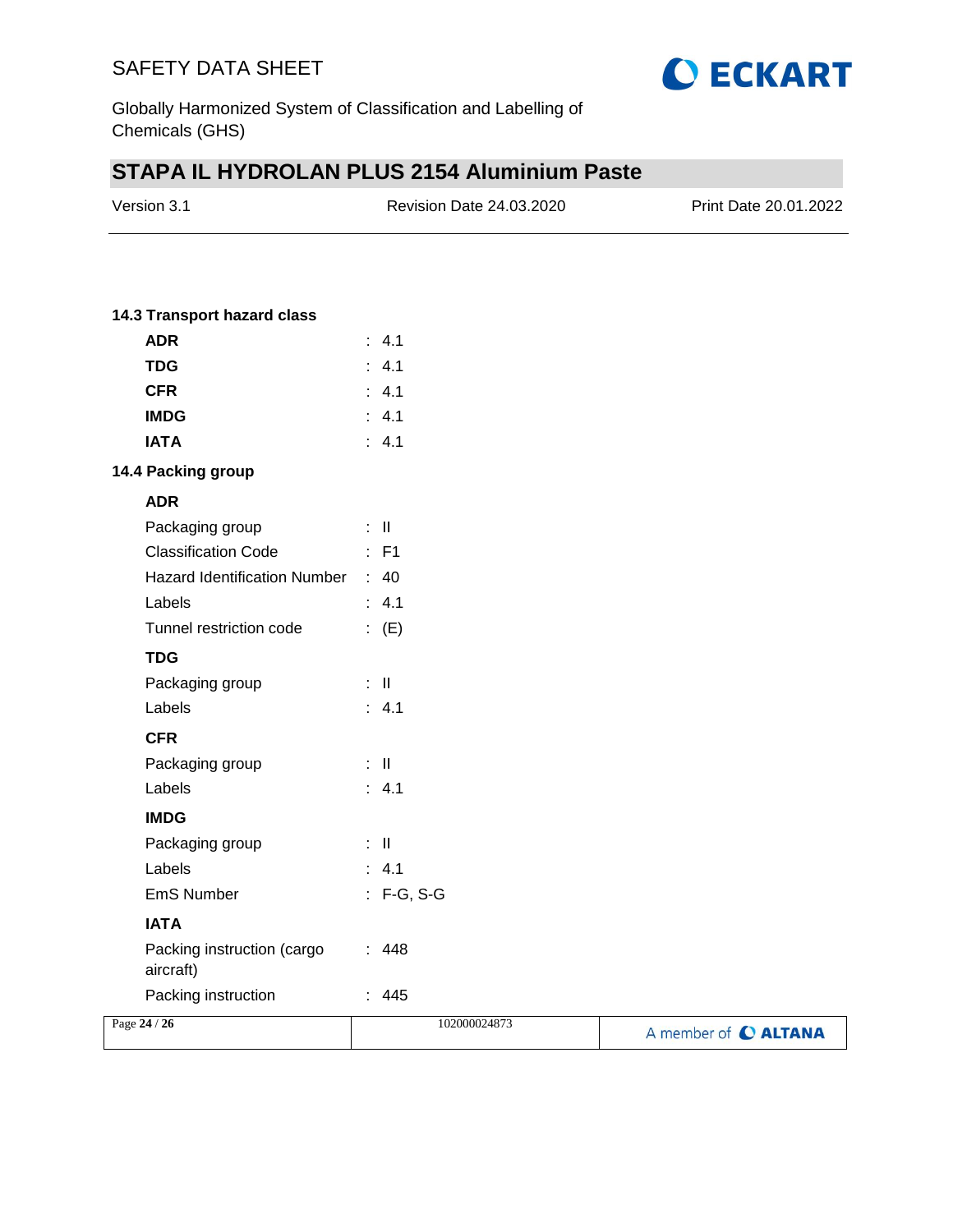

Globally Harmonized System of Classification and Labelling of Chemicals (GHS)

# **STAPA IL HYDROLAN PLUS 2154 Aluminium Paste**

| Version 3.1 | Revision Date 24.03.2020 | Print Date 20.01.2022 |
|-------------|--------------------------|-----------------------|
|             |                          |                       |

| (passenger aircraft)     |        |
|--------------------------|--------|
| Packing instruction (LQ) | : Y441 |
| Packaging group          | : II   |
| Labels                   | : 4.1  |
|                          |        |

## **14.5 Environmental hazards**

**IMDG** :

### **14.6 Special precautions for user**

## **IMDG Code- segregation group:**

**:** IMDG Code segregation group 15 - Powdered metals

#### **14.7 Transport in bulk according to Annex II of MARPOL 73/78 and the IBC Code**

No data available

## **SECTION 15: Regulatory information**

### **15.1 Safety, health and environmental regulations/legislation specific for the substance or mixture**

| REACH - Candidate List of Substances of Very High<br>Concern for Authorisation (Article 59). | : Not applicable   |
|----------------------------------------------------------------------------------------------|--------------------|
| Regulation (EC) No 1005/2009 on substances that<br>deplete the ozone layer                   | $:$ Not applicable |
| Regulation (EC) No 850/2004 on persistent organic<br>pollutants                              | $:$ Not applicable |

### **15.2 Chemical safety assessment**

| Page 25 / 26 | 102000024873 | A member of C ALTANA |
|--------------|--------------|----------------------|
|--------------|--------------|----------------------|